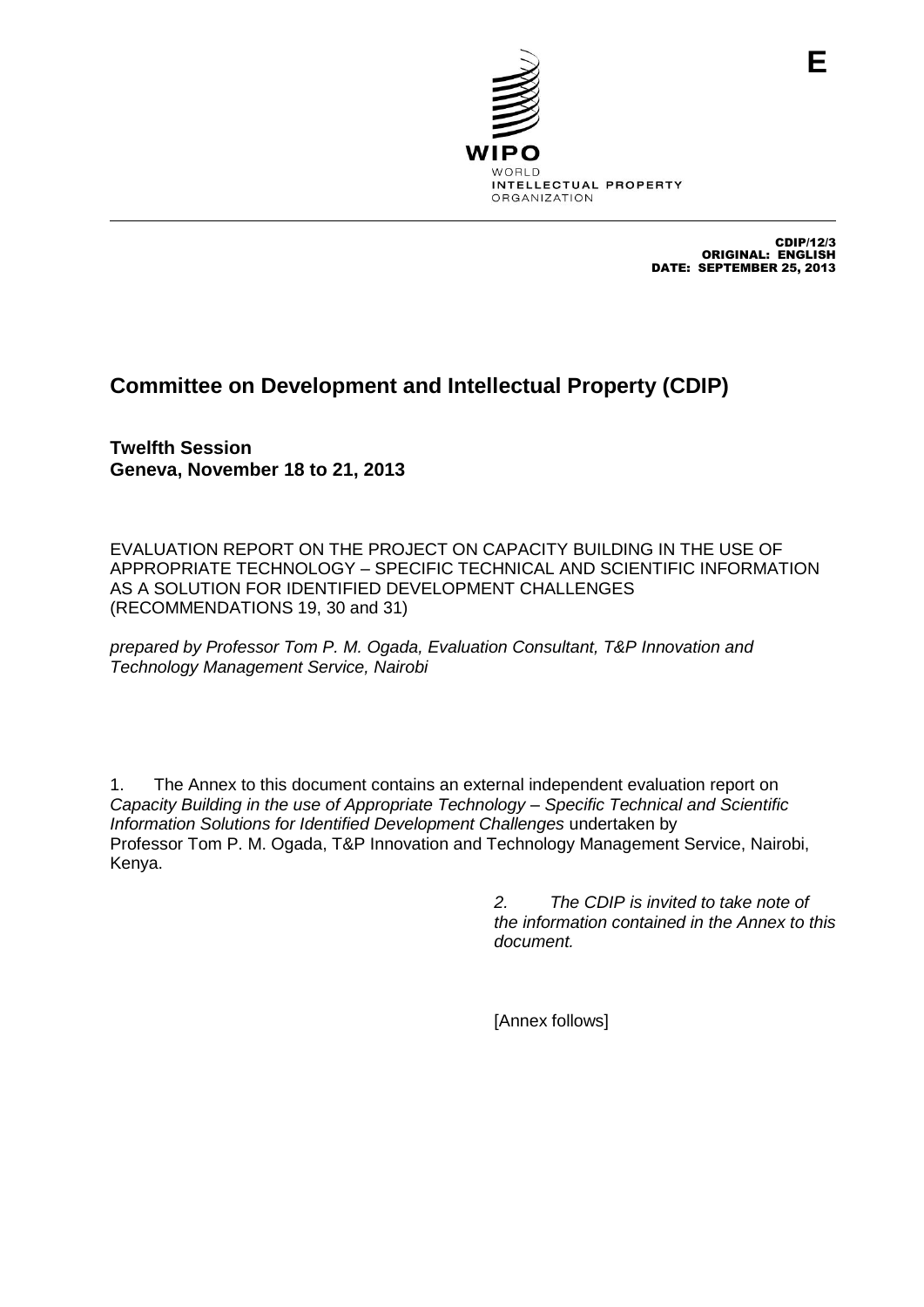### **TABLE OF CONTENTS**

|      |                                                          | 2                                                                                                                                                                                                                                                                                                                                                          |
|------|----------------------------------------------------------|------------------------------------------------------------------------------------------------------------------------------------------------------------------------------------------------------------------------------------------------------------------------------------------------------------------------------------------------------------|
|      |                                                          | 8                                                                                                                                                                                                                                                                                                                                                          |
|      |                                                          | 8                                                                                                                                                                                                                                                                                                                                                          |
| 4.2. | Overview of the evaluation criteria and methodology      | 9                                                                                                                                                                                                                                                                                                                                                          |
|      |                                                          | 11                                                                                                                                                                                                                                                                                                                                                         |
|      |                                                          | 11                                                                                                                                                                                                                                                                                                                                                         |
|      |                                                          | 15                                                                                                                                                                                                                                                                                                                                                         |
|      |                                                          | 18                                                                                                                                                                                                                                                                                                                                                         |
| 5.4. | Implementation of the development agenda recommendations | 19                                                                                                                                                                                                                                                                                                                                                         |
|      |                                                          | 20                                                                                                                                                                                                                                                                                                                                                         |
| 6.1. |                                                          | 20                                                                                                                                                                                                                                                                                                                                                         |
|      |                                                          | 20                                                                                                                                                                                                                                                                                                                                                         |
| 6.3. |                                                          | 21                                                                                                                                                                                                                                                                                                                                                         |
|      |                                                          | 21                                                                                                                                                                                                                                                                                                                                                         |
|      | 1.<br>5.1.<br>5.2.                                       | Table of contents<br>2. List of acronyms<br>3. Executive summary<br>Introduction<br>4.1. Description of the project<br>Findings<br>Project design and management<br><b>Project effectiveness</b><br>5.3. Project sustainability<br>Conclusions<br>Project design and management<br>6.2. Project effectiveness<br>Project sustainability<br>Recommendations |

Appendix 1: Documents reviewed

- Appendix 2: WIPO staff interviewed
- Appendix 3: External persons interviewed
- Appendix 4: Data collection questionnaire

Appendix 5: Evaluation (matrix) framework

### **LIST OF ACCRONYMS USED**

| AT           | Appropriate Technology                             |
|--------------|----------------------------------------------------|
| <b>CDIP</b>  | Committee on Development and Intellectual Property |
| DA           | Development Agenda                                 |
| <b>ICTS</b>  | Information and Communication Technologies         |
| <b>IMD</b>   | Infrastructure Modernization Division              |
| ΙP           | Intellectual Property                              |
| <b>IPOs</b>  | Intellectual Property Offices (national)           |
| <b>ITC</b>   | International Trade Center                         |
| <b>LDCs</b>  | <b>Least Developed Countries</b>                   |
| <b>FAO</b>   | Food and Agriculture Organization                  |
| MoU          | Memorandum of Understanding                        |
| <b>NEG</b>   | <b>National Expert Group</b>                       |
| PA.          | <b>Partnership Agreement</b>                       |
| <b>SLA</b>   | <b>Service Level Agreements</b>                    |
| <b>UNEP</b>  | United Nations Environmental Program               |
| <b>UNIDO</b> | United Nations Industrial Development Organization |
| <b>WHO</b>   | <b>World Health Organization</b>                   |
| <b>WIPO</b>  | World Intellectual Property Organization           |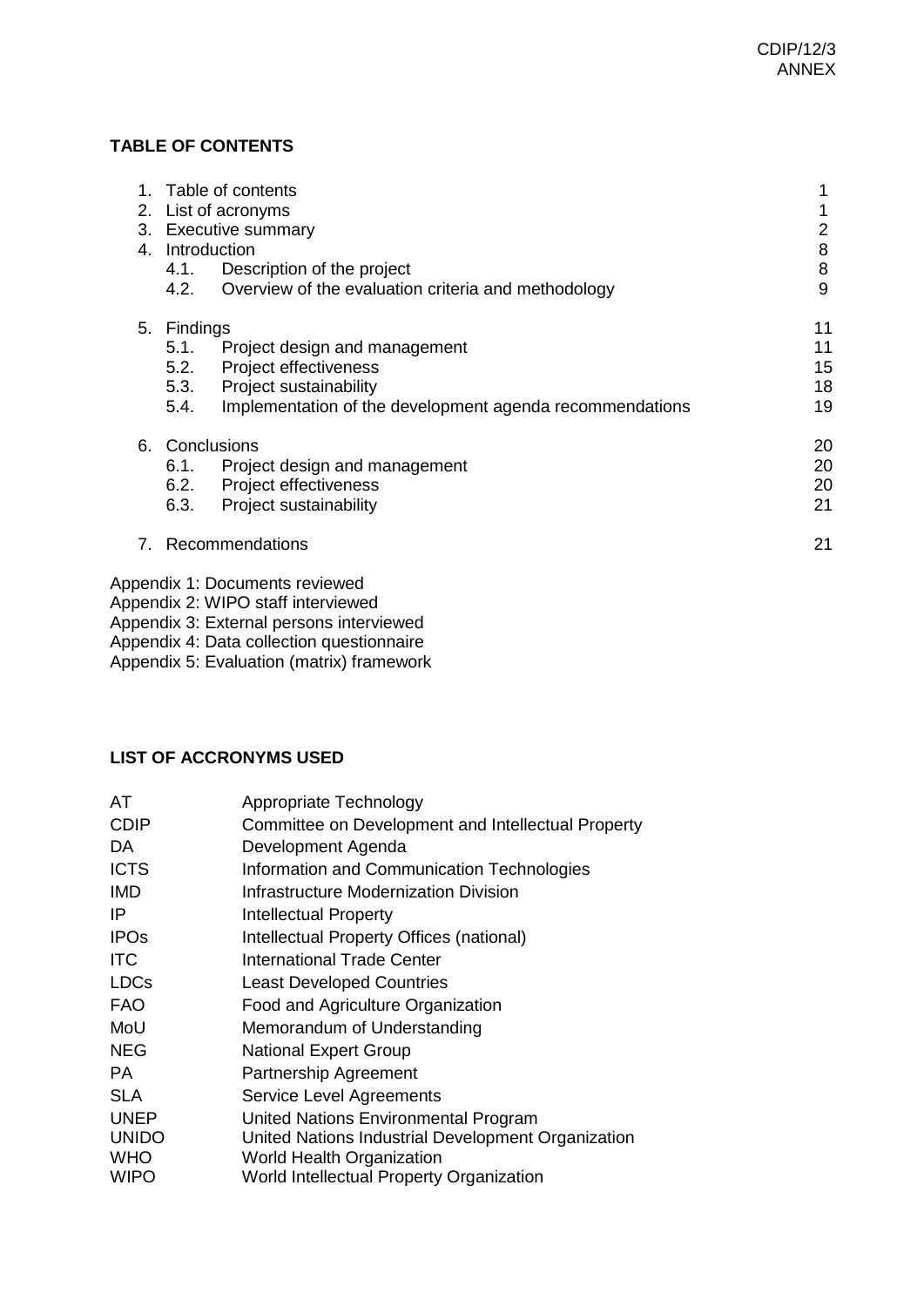### **EXECUTIVE SUMMARY**

### **BACKGROUND**

1. This report is an independent evaluation of the project on *Capacity Building in the use of Appropriate Technology – specific technical and scientific information as a solution for identified development challenges*. This is a Development Agenda Project related to WIPO Development Agenda Recommendations 19, 30 and 31. The project was approved during the fifth session of the Committee on Development and Intellectual Property (CDIP) held in Geneva in April 2010 (CDIP/5/6). The project implementation started in January 2011 and was completed in April 2013. The project was implemented in Zambia, Bangladesh and Nepal, on a pilot basis.

2. The aim of the evaluation was to document lessons learned during the project implementation, draw conclusions and make appropriate recommendations. The evaluation focus was not to assess individual activities but rather to evaluate the project as a whole. Consequently the evaluation looked at the project's contributions in assessing the needs of the Member States, identifying the appropriate technologies to address those needs, its evolution over time, its performance including project design, project management, coordination, coherence, implementation and results achieved. The evaluation was guided by four criteria, namely; project design and management, project effectiveness, project sustainability and project's contribution to the implementation of Development Agenda Recommendations.

3. The evaluation utilized a combination of methods including a document review, interviews with WIPO staff, National Experts and Members of the National Experts Groups (NEGs) in the three countries (Bangladesh, Nepal and Zambia) where the project was implemented.

4. The evaluation came up with nine findings, five conclusions and four recommendations. These are presented here below.

### **KEY FINDINGS**

#### **A. Project design and management**

5. **Finding 1:** *The project document (PD) was found to be sufficient as a guide for implementation and assessment of the results achieved.* The document guided the project team in realizing the key outputs including launching of the project in three countries, establishing National Expert Groups in all the three countries, identifying six areas of development needs, conducting six patent searches on appropriate technologies, preparing six landscape reports and business plans and organizing two multi-stakeholder forums in each of the participating countries. However, the project document had some shortcomings. For example, the PD did not adequately clarify the selection criteria for participating countries, their roles and obligations and the identification process of areas of development needs.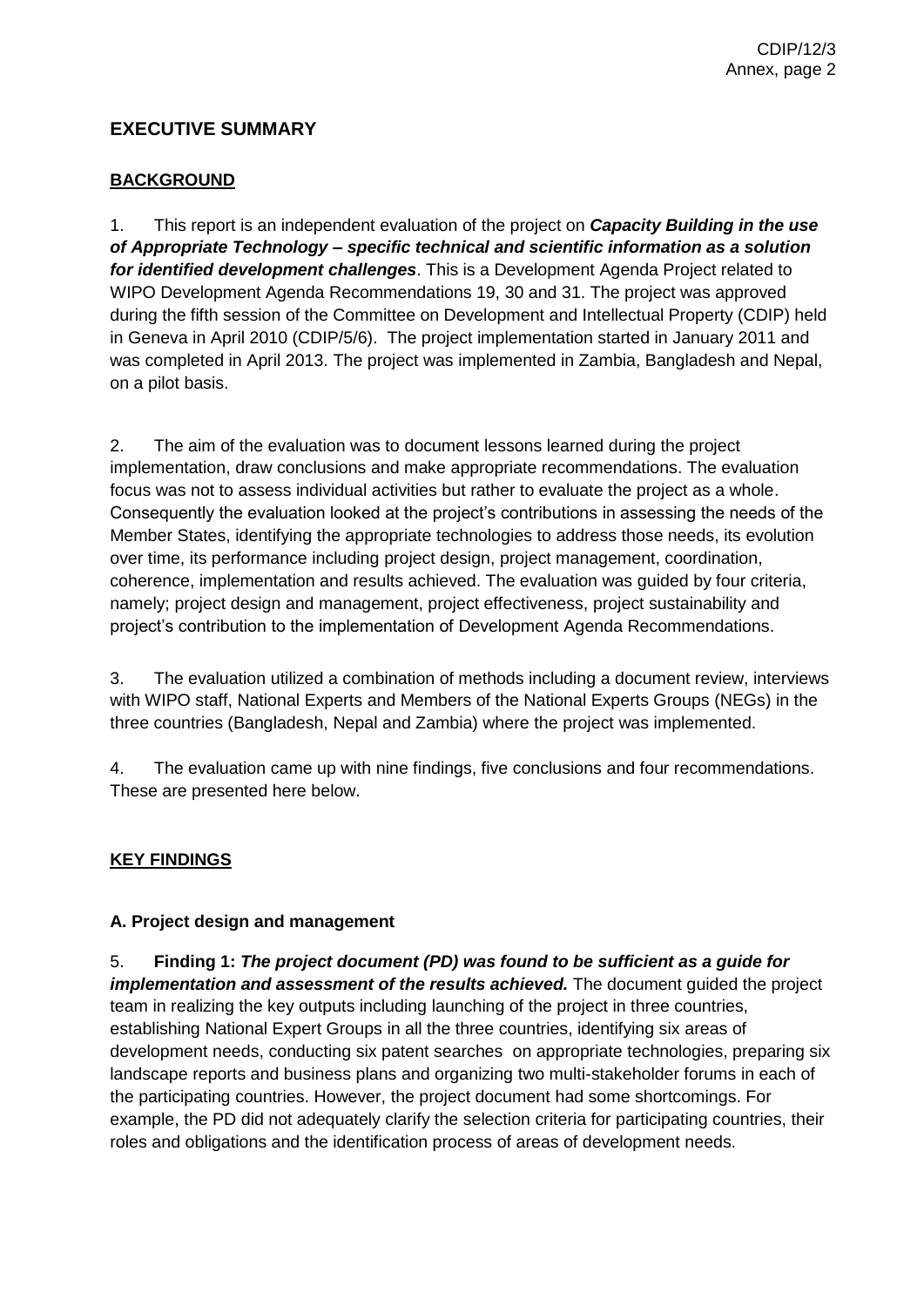### 6. **Finding 2:** *The tools for monitoring, self-evaluation and reporting of the project were fairly adequate and useful for providing information on the progress of its*

*implementation*. The project was completed in time and two Progress Reports were prepared by the project team and presented to the CDIP, where Member States gave useful inputs. However, the evaluation noted a lack of reporting by NEGs one of the major shortcomings of the tools.

7. **Finding 3:** *The contributions of the other entities within the Secretariat were adequate to enable an effective and efficient project implementation*. All the departments that were supposed to contribute to the project (the Patent Information Section, the Innovation and Technology Support Section and the Development Agenda Coordination Division) did so effectively. However, the regional bureaus' participation to the project was not adequate in view of their role in supporting the development of national IP strategies in these countries.

8. **Finding 4:** *Most of the risks that were envisaged in the project document did occur and affected the implementation of the project*. Amongst the risks, the coordination of the project and the effectiveness of NEGs, were the challenges.

9. **Finding 5:** *The project took into consideration emerging trends, technologies and other external forces, given that the project itself was about identifying appropriate technologies based on existing patent information*. Through the project, areas of needs were identified, patent searches were undertaken, patent landscape reports were prepared and used to identify the most appropriate technologies that could provide solutions to the identified development challenges. Factors that were external to the project were identified as management commitment for the project, which varied from country to country and impacted on its success and sustainability.

### **B. Effectiveness**

10. **Finding 6:** *The project was fairly effective and useful in facilitating greater use of appropriate technical and scientific information in addressing nationally identified needs for development*. The three pilot countries were each able to formulate two areas of needs, identify appropriate technologies to address them and prepare business plans. However, the project came to an end before the business plans were implemented

11. **Finding 7:** *The project was fairly effective and useful in building national institutional capacity in the use of technical and scientific information for the identified needs*. Members of NEGs were capacity built on appropriate technology, identification of needs, preparation of patent search requests, undertaking patent searches as well as preparation of search reports, landscape reports and business plans. However, only a small group was trained and there were no strategies on how to scale this up to reach a critical mass. The PD also did not provide for regional forums for exchange of experiences.

**12. Finding 8:** *The project was fairly effective in coordinating the retrieval of appropriate technical and scientific information and the provision of appropriate knowhow to implement this technology in a practical and effective manner*. As per the project document, the patent search process was initiated by a national expert, in consultation with NEG and international consultant. The search requests were then passed to WIPO experts at the Division for Least-Developed Countries for comments before being submitted to WIPO's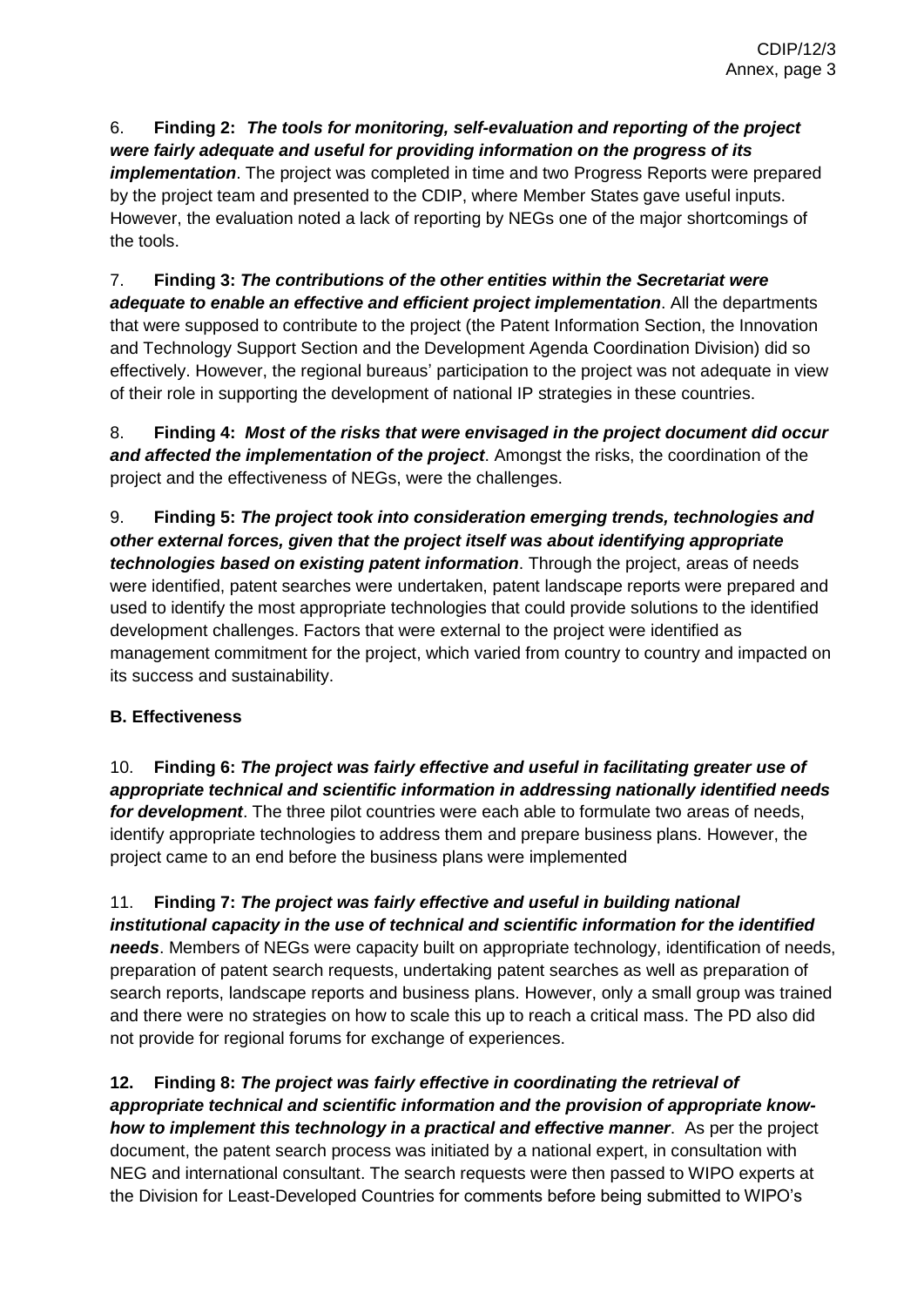Patent Information Division. This procedure guaranteed the search requests' quality, which in turn enhanced the search quality and search reports.

### **C. Sustainability**

**13. Finding 9:** *There is likelihood for continued work on appropriate technology and the implementation of the business plans*. This is based on the interests shown on the project by the three countries and the positive steps already undertaken by them. For example, both the Governments of Zambia and Nepal were reported to be ready to implement the business plans whereas Nepal had established an Appropriate Technology Center and a Technology Fund.

### **D. Implementation of Development Agenda (DA) Recommendations**

14. **Finding 10:** This evaluation found that the project has responded to the Development Agenda Recommendations as follows:

- *(i) DA Recommendation 19:* This recommendation promotes *the fostering of creativity and innovation of developing countries and LDCs through access to knowledge and technology and consequent WIPO activities*. The Appropriate Technology project promoted access to knowledge and technology by three Least Developing Countries (LDCs), thereby contributing towards the realization of Development Agenda Recommendation 19.
- *(ii) DA Recommendation 30:* This recommendation promotes *collaboration of WIPO with inter-government organizations to provide developing countries and LDCs with advice on how to gain access to and make use of IP related information on technology, particularly in areas of special interest to the beneficiary countries*. The Appropriate Technology project enabled the three beneficiary countries to gain access to and make use of technology from European Patent Office as well as IP Offices of USA, Japan, Germany, Australia and India. In this way the project contributed towards the realization of the Development Agenda Recommendation 30.
- *(iii) DA Recommendation 31:* This recommendation *promotes initiatives which contribute to transfer of technology to developing countries through access to publicly available patent information*. In this Appropriate Technology project, WIPO facilitated the access of patent information available in developed countries and transfer of the same to Least Developed Countries. In this way, the project contributed towards realization of the DA Recommendation 31.

## **CONCLUSIONS AND RECOMMENDATIONS**

### **A. Project design and management**

15. **Conclusion 1:** Based on the **Findings 1, 2 and 4**, the evaluation has concluded that the project document, as it is now, will require further improvement to enhance efficiency, effectiveness and clarity in project implementation. Special attentions will need to be given to:

(a) Selection criteria (please refer to Recommendation 2, page 6-7, for more details);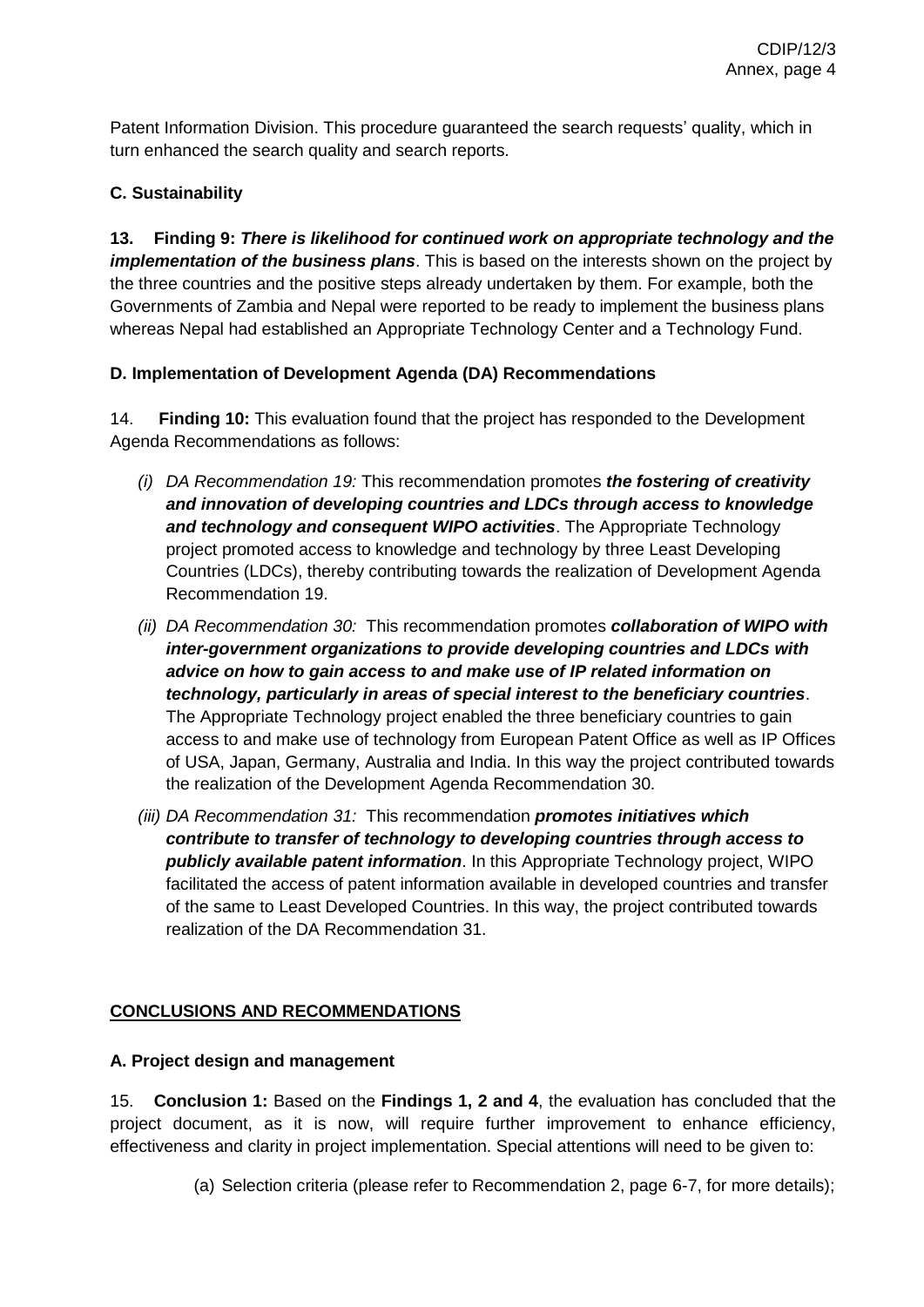- (b) Partnership Agreement (PA);
- (c) Process of identification of areas of development needs;
- (d) Strengthen the monitoring and reporting tools to assess on a continuous basis the commitment of the national teams and improve on the reporting by national experts; and
- (e) Strengthen the role of NEGs and improve on coordination.

*16.* **Conclusion 2:** Based on **Finding 3**, the evaluation has concluded that the participation of the regional bureaus in the project was important, particularly in view of exploiting the opportunities of mainstreaming the appropriate technology projects in the countries' national IP strategies.

*17.* **Conclusion 3:** Based on **Findings 1-5**, the evaluation has concluded that the project piloting phase has been fairly successful. The lessons learned can be used in future implementation of the project, in both LDCs and developing countries.

#### **B: Project Effectiveness**

18. **Conclusion 4:** Based on **Findings 6-8,** the evaluation has concluded that as a pilot, the project has demonstrated its potential of building capacities in the use of appropriate technical and scientific information in addressing nationally identified needs for development. However, it is too early to assess the effectiveness of the project to realize its objectives due to the following reasons:

- **a.** All the business plans have not been implemented. The project will need to be moved to the next level and implement the business plans in order to assess the impacts. Since the mandate of the current project is over, there is strong justification to extend it to oversee the implementation of the business plans.
- **b.** The number of countries involved is negligible. The project has been piloted in only three countries. It will be useful to scale it up to other LDCs based on the lessons learned from the pilot countries
- **c.** The number of development needs addressed and the scope is small. Some of the problems identified in the three countries may also be relevant to some developing countries. Therefore the project may also be useful to such developing countries
- **d.** The impact of the project in terms of capacity building for the beneficiaries (national experts and members of NEGs) was very small. There is need for further expansion of capacity building to form a critical mass in order to have a meaningful impact.

19. **Conclusion 5:** Based on **Finding 8**, the evaluation has concluded that the current arrangement of patent search may need to be reviewed to provide opportunity for the national experts to acquire skills on patent searches. Similarly, the mechanism for transfer of know-how during the preparation of landscape reports should be reviewed to allow for more face to face interaction between the national experts, international consultant and WIPO experts.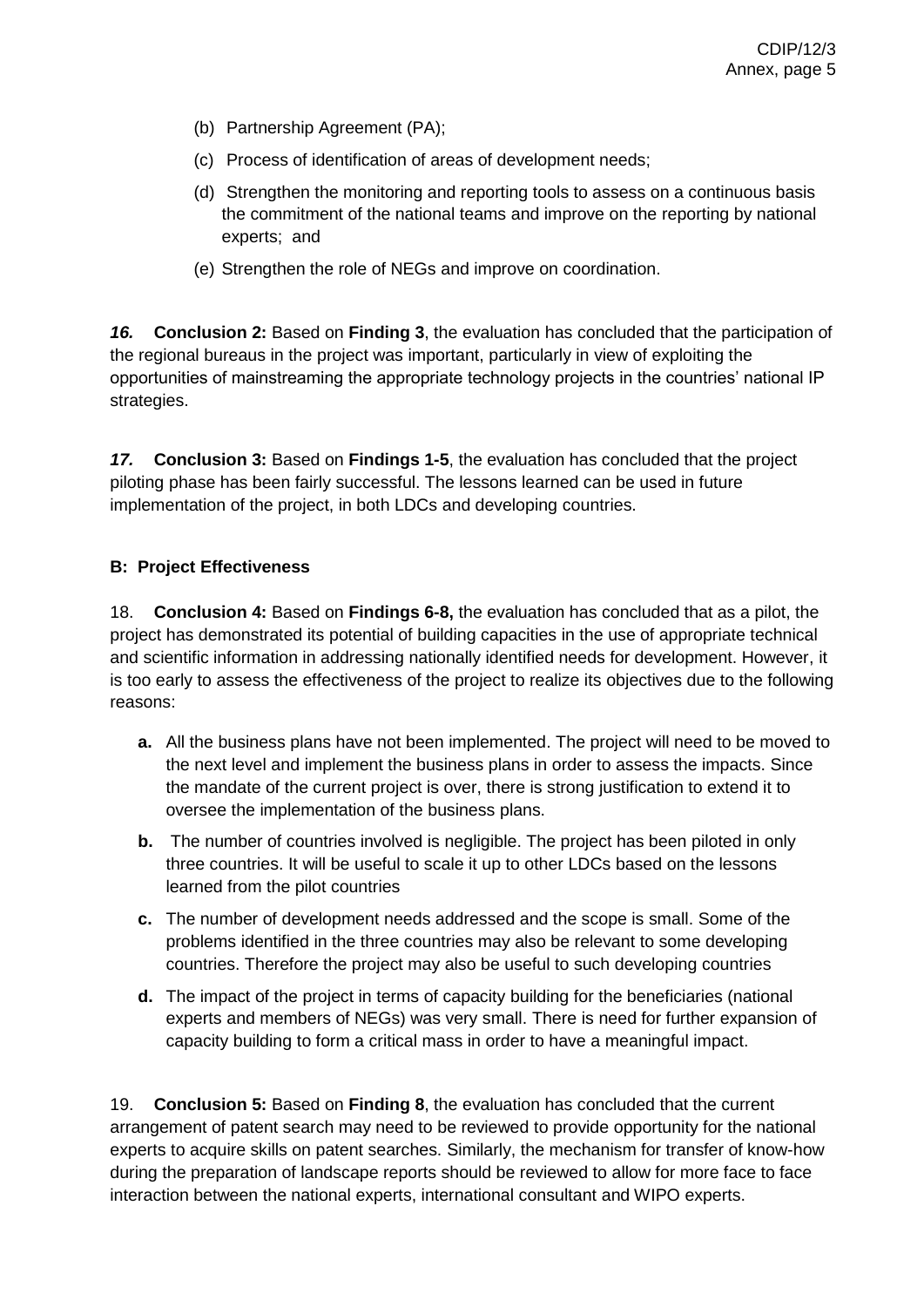### **C. Sustainability**

20. **Conclusion 6:** Based on **Finding 9**, the evaluation concluded that whereas it is too early to talk about the sustainability of the project in the pilot countries, enhancing sustainability can be achieved by the following:

- a. The implementation of the business plans. The project will not be considered completed if the business plants are not implemented. The support from WIPO (in terms of resources, lobbying, networking and promotion) may be required to make this happen.
- b. The implementing countries require institutions and organs to continue with the work on Appropriate Technology. Such efforts started by the Government of Zambia (of making NEG a permanent organ) and by Nepal (of establishing Appropriate Technology Center) should be encouraged and supported.
- c. More resources for the administration of the project at WIPO's Division for LDCs and for supporting capacity building
- d. Mainstreaming of the use of Appropriate Technology in the national IP strategies
- e. Making the National Expert Groups permanent organs

### **Recommendations**

21. **Recommendation 1:** Based on the **conclusion 3 (drawn from Findings 1-5)**, the evaluation recommends that the CDIP approves phase II of the project. In so doing, the CDIP is invited to consider:

- a. Supporting the three pilot countries to implement their business plans,
- b. Expanding the project to new participants from LDCs, and
- c. Piloting the participation of selected developing countries in the project.

22. **Recommendation 2:** Based on **Conclusion 2 (drawn from Findings 1, 2, 4)**, the evaluation recommends that the project document should be modified by the WIPO Secretariat, to address the following:

- a. **Selection of the participating countries:** provide clear and comprehensive selection criteria to make the project more demand-driven, relevant and sustainable.
- b. **Partnership Agreement:** Introduce partnership agreement or MoU to clarify the roles and obligations of the participating countries and WIPO.
- c. **Identification of areas of needs:** Prepare a guidelines how best the process of identification should be undertaken to ensure; consultation, prioritization, ownership and proper documentation of the process.
- d. **National Expert Group**: Prepare guidelines outlining; selection criteria, composition, terms of reference, chair, allowances and incentives, coordination and legal status.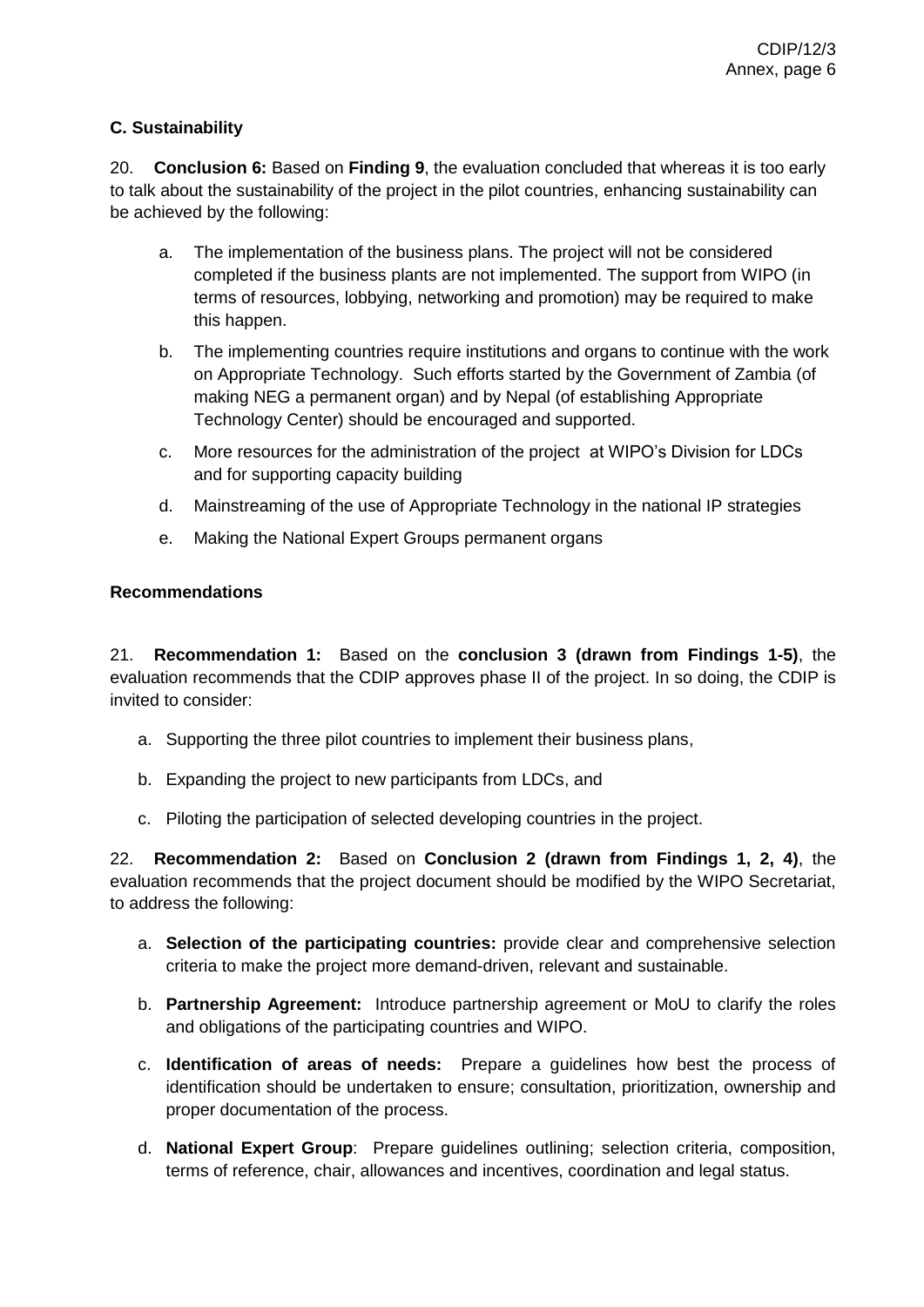- e. **Implementation of the business plans**: Should be a mandatory part of the project and must be negotiated in the partnership agreement.
- f. **Project Duration** The two years provided for the project should be maintained but used more efficiently.
- g. **Project areas:** The project's focus areas identified by WIPO (environment, agriculture, energy and industries) should be expanded.

# 23. **Recommendation 3:** Based on **Conclusion 5 (drawn from Finding 8),** it is

recommended that the WIPO Secretariat should review the arrangement for search and preparation of landscape reports as follows:

- a. Undertake search at WIPO and allow for the participation of the national experts in the patent search to acquire the necessary skills.
- b. Provide more opportunities for face-to-face interaction between the national expert, international consultant and WIPO experts during the preparation of the landscape reports.

24. **Recommendation 4:** Based on **Conclusion 6 (drawn from Finding 9),** to enhance sustainability, it is recommended that WIPO Secretariat ensures the following:

- a. The implementation of the business plans should be part of the Partnership Agreement
- b. More resources should be put in the administration of the project at WIPO's Division for LDCs and to support capacity building of Member States.
- c. Use of the Appropriate Technology should be mainstreamed in the national IP strategies of the participating countries.
- d. National Expert Groups should be made permanent organs in the participating countries.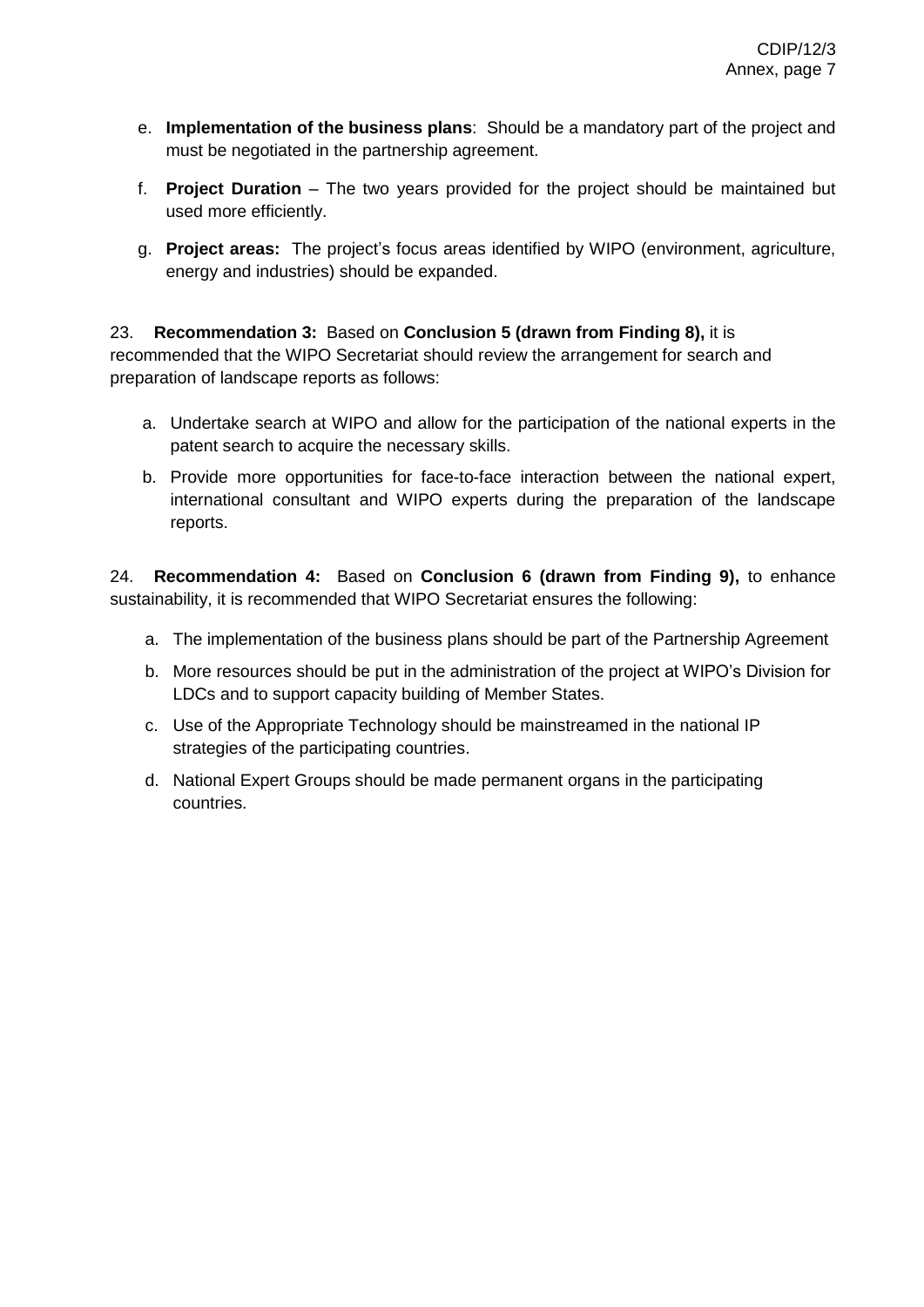### **INTRODUCTION**

### **DESCRIPTION OF THE PROJECT**

**25.** This report is an independent evaluation of the project on *Capacity Building in the use of Appropriate Technology – specific technical and scientific information as a solution for identified development challenges*. This is a Development Agenda Project related to WIPO Development Agenda Recommendations 19, 30 and 31. The project was approved during the fifth session of the Committee on Development and Intellectual Property (CDIP) held in Geneva in April 2010 (CDIP/5/6). The project implementation started in July 2010 and was completed in April 2013. The project was implemented in Zambia, Nepal and Bangladesh<sup>1</sup>.

**26. Goal:** The Goal of this project was to contribute to building capacity at national level in the use of appropriate technical and scientific information as appropriate technology to address the identified development challenges faced by Least Developed Countries (LDCs).

**27. Objectives:** The specific objectives for this project were as follows:

- a. To facilitate greater use of appropriate technical and scientific information in addressing nationally identified needs for development goals;
- b. To build national institutional capacity in the use of technical and scientific information for identified needs to contribute towards the achievement of key national development targets; and
- c. To coordinate the retrieval of the required appropriate technical and scientific information and the provision of the required appropriate know-how.

**28. Delivery strategies**: In order to achieve the above mentioned objectives, the project outlined the following delivery strategies:

- a. Select three pilot LDCs on the basis of requests received;
- b. Establish a national expert group (NEG) from existing stakeholders to be responsible for the implementation of the project at national level;
- c. Identify (by NEG and multi-stakeholders) the most urgent development issues where appropriate technologies could effectively contribute to improved living conditions;
- d. Prepare search request by the national expert, in consultation with NEG, international consultant and WIPO experts
- e. Undertake (by WIPO's Patent Information Division) patent search and prepare a search report

 $\overline{a}$ 1 The project was launched in these three countries during the first quarter of 2011. The period of July-December, 2010, was used for preparation and selection of the participating countries.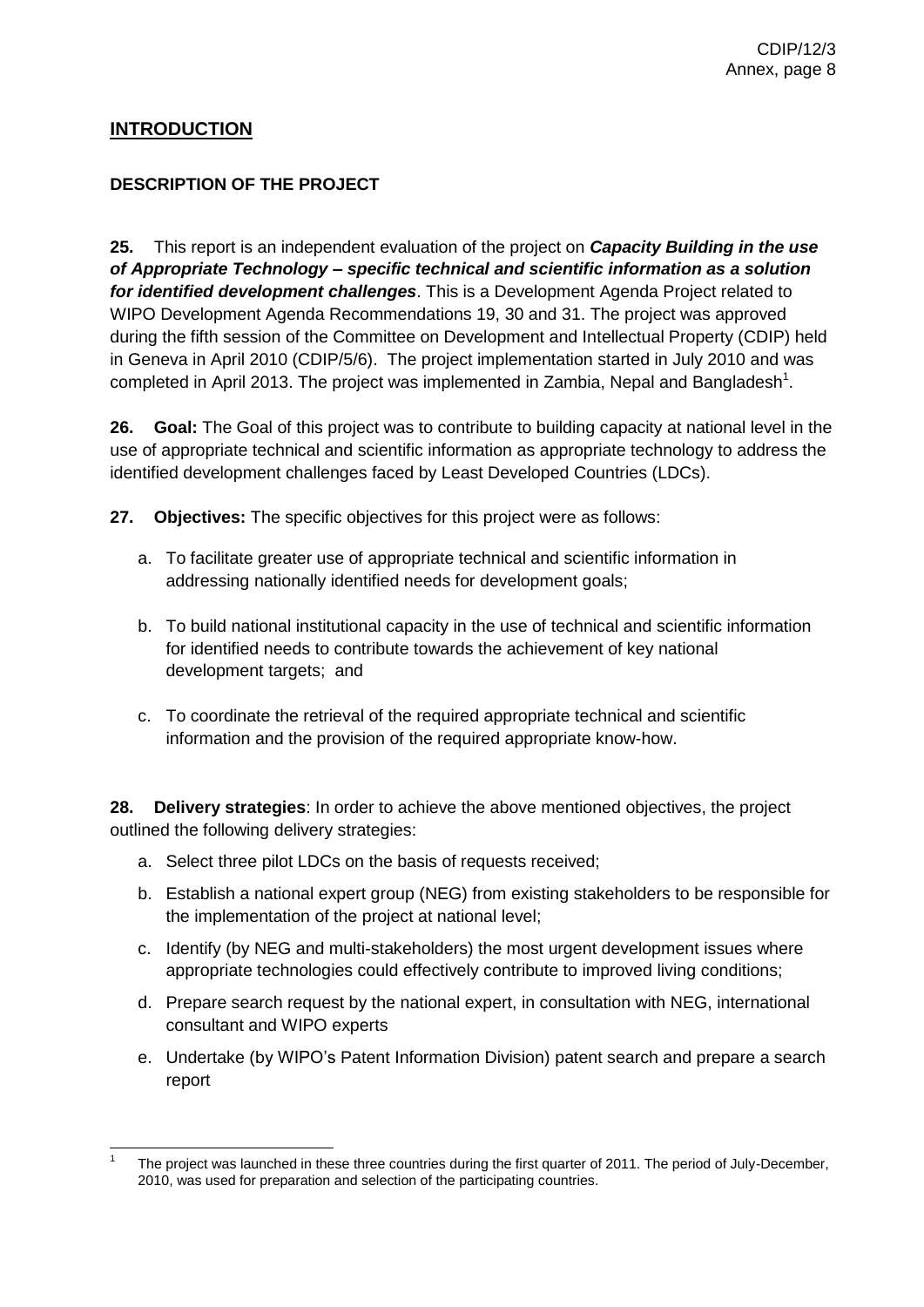- f. Prepare patent landscape report by the national expert in consultation with the international consultant and WIPO experts
- g. Organize (by NEG) outreach programs in order to present and explain at a grass-root level the implementation of the appropriate technology;
- h. Prepare a business plan by the national expert in consultation with NEG, the international consultant and WIPO experts.
- i. Implement (by NEG) the appropriate technology identified through the project, in cooperation with relevant specialized agencies with required experience and expertise such as, WHO, FAO, UNEP and ITC;
- j. Organize (by NEG) a donors meeting in the country for funding the implementation of the appropriate technology.
- k. Prepare a report by the national expert group on the final evaluation of the implementation of the project.

### **OVERVIEW OF EVALUATION CRITERIA AND METHODOLOGY**

**29. Evaluation design:** The evaluation was designed to be participatory to allow active involvement of all those with a stake in the projects: project team, national consultants and NEG as well as heads of Intellectual Property Offices (IPOs) of the participating countries.

### **30. Evaluation objectives:**

- **a. Learning:** Provide opportunity for learning from the existing experiences in order to improve future performance i.e. what worked well or did not work so well for the benefit of future project implementation. This include assessing the project design framework, project management including monitoring and reporting tools, as well as measuring and reporting on the results achieved to date and assessing the likelihood of sustainability of the achieved results.
- **b. Decision:** Provide evidence based evaluative information to support the CDIP's decision-making process.

**31. Scope:** The project time frame for this evaluation was 28 months (January 2011 to April 2013).

**32. Focus:** The evaluation focus was not to assess individual activities but rather to evaluate the project as a whole. Consequently the evaluation looked at the project's contributions in assessing the needs of the Member States; identifying the appropriate technologies to address those needs, its evolution over time, its performance, including project design, project management, coordination, coherence, implementation and achievements. Specifically, the evaluation assessed the extent to which the project has been instrumental in terms of;

- a. Strengthening the national capacities of LDCs in using appropriate technologies to address major national development challenges;
- b. Improving the understanding of the use of technical and patent information for innovation and national technology acquisition; and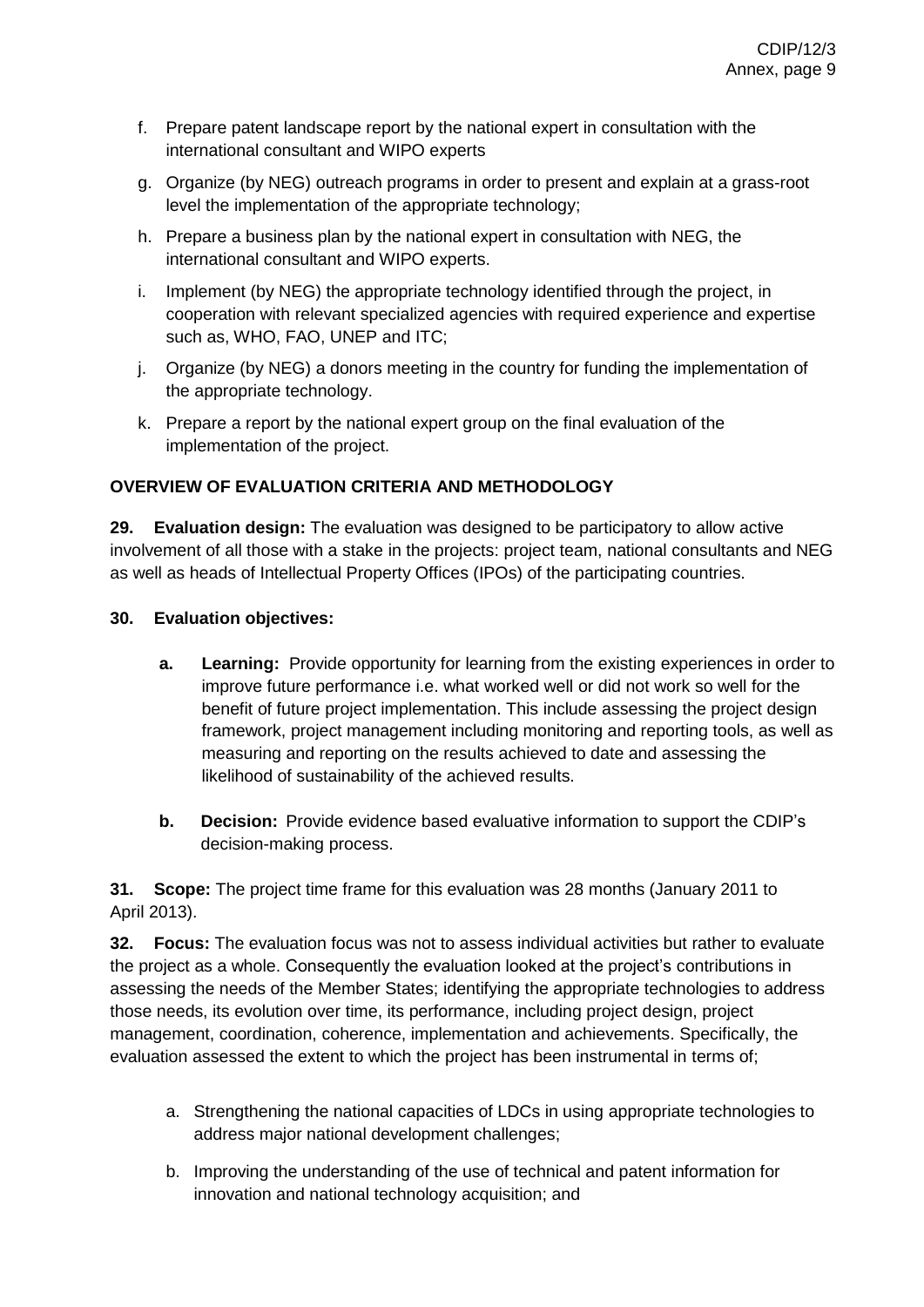- c. Ensuring an effective exploitation of technical and patent information for achieving development objectives and goals.
- **33. Criteria:** The evaluation was guided by the following criteria:
	- a. Project design and management,
	- b. Project effectiveness,
	- c. Project sustainability, and
	- d. Implementation of Development Agenda Recommendations.
- **34. Methodology**: The following methodology was used in the evaluation process:
	- a. **Desk Review**: The consultant strived to get as much information as possible by using the documents available within WIPO. These included the project document, the progress reports, landscape reports and business plans<sup>2</sup>.
	- b. **Interview of WIPO staff:** The consultant interviewed members of the project team and other WIPO staff that contributed to the project<sup>3</sup>.
	- c. **Interview of external respondents:** The consultant also interviewed project consultants as well as selected members of the National Expert Groups from the three countries**<sup>4</sup>** .
	- d. **Data collection tools**: A general data collection instrument was prepared**<sup>5</sup>** which served as a useful interview guide for the various respondents. This instrument was based on the evaluation questions (matrix) $<sup>6</sup>$  prepared to address the terms of</sup> reference.

 $\overline{a}$ 

 $2$  Appendix 1: list of the documents reviewed.

 $3$  Appendix 2: list of the WIPO staff interviewed.

<sup>&</sup>lt;sup>4</sup> Appendix 3: list of external respondents interviewed.

 $<sup>5</sup>$  Appendix 4: data collection questionnaire used.</sup>

 $6$  Appendix 5: evaluation matrix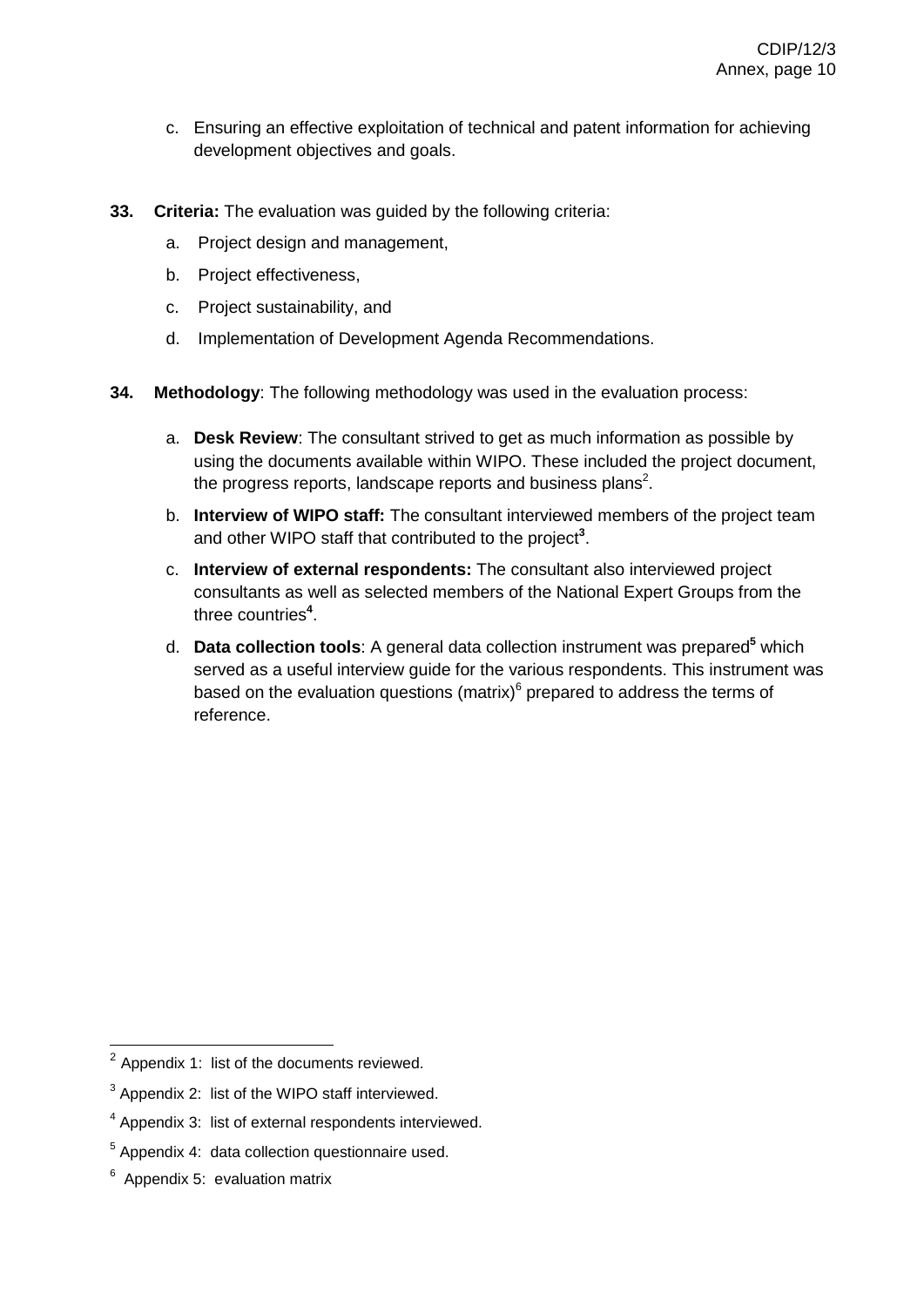### **KEY FINDINGS**

35. This section is organized on the basis of the four evaluation areas (the project design and management; project effectiveness, project sustainability; and implementation of the Development Agenda Recommendations). Each evaluation question is answered directly under the headings of each area.

### **A. Project design and management**

*Appropriateness of the initial project document as a guide for implementation and assessment of achieved results.* 

### *36.* **Finding** *1: The project document (PD) was found to be sufficient as a guide for implementation and assessment of the results achieved.*

37. **Strengths**: The following achievements were realized as per the project document:

- a. Three countries were selected and participated in the projects.
- b. National Expert Groups were successfully established in all the three countries<sup>7</sup>.
- c. Two areas of development needs were identified in each of the three countries.
- d. Six patent search requests $<sup>8</sup>$  were prepared by the national experts.</sup>
- e. Six patent search reports<sup>9</sup> were prepared by WIPO.
- f. Six landscape reports<sup>10</sup> were prepared by the national experts.
- g. Six business plans<sup>11</sup> were prepared and approved by NEGs.
- h. Two multi-stakeholder forums<sup>12</sup> were held in each of the three countries.

|                 | <b>ACTIVITY</b>                               | <b>ZAMBIA</b> | <b>NEPAL</b> | <b>BANGLADESH</b> |
|-----------------|-----------------------------------------------|---------------|--------------|-------------------|
|                 | Selection of countries                        |               |              |                   |
| $\overline{2}$  | Establishing the National Expert Group        | ✓             | ✓            |                   |
| 3               | Establishing multi-stakeholders forum         |               |              |                   |
| $\overline{4}$  | Identifying areas of urgent development needs |               |              |                   |
| 5               | Preparation of search request                 |               | ✓            |                   |
| $6\phantom{1}6$ | Undertaking patent search                     |               |              |                   |
| $\overline{7}$  | Preparation of search report                  | ✓             | v            |                   |
| 8               | Preparation of landscape report               | ✓             | $\checkmark$ |                   |
| 9               | Developing business plans                     |               |              |                   |
| 10              | Organizing outreach programs                  |               |              |                   |

 $\overline{a}$ NEG consisted of 9 members in Nepal, 11 in Zambia and 11 in Bangladesh.

10 The Landscape report gave detailed analysis of the technologies provided in the search reports, that led to propose the most relevant appropriate technology for each of the identified needs.

<sup>8</sup> The search requests contained analysis of the scope and nature of the needs in order to assist the WIPO patent information division in the identification of the most relevant patent documents.

<sup>9</sup> The search reports provided a detailed picture of the technical solutions available in the patent system. Each report provided 10 to 20 possible technologies that could address the identified problems.

 $11$  The business plans described how best the technologies could be commercialized.

<sup>&</sup>lt;sup>12</sup> The forums were used to generally inform the stakeholders about the project and the progress done so far.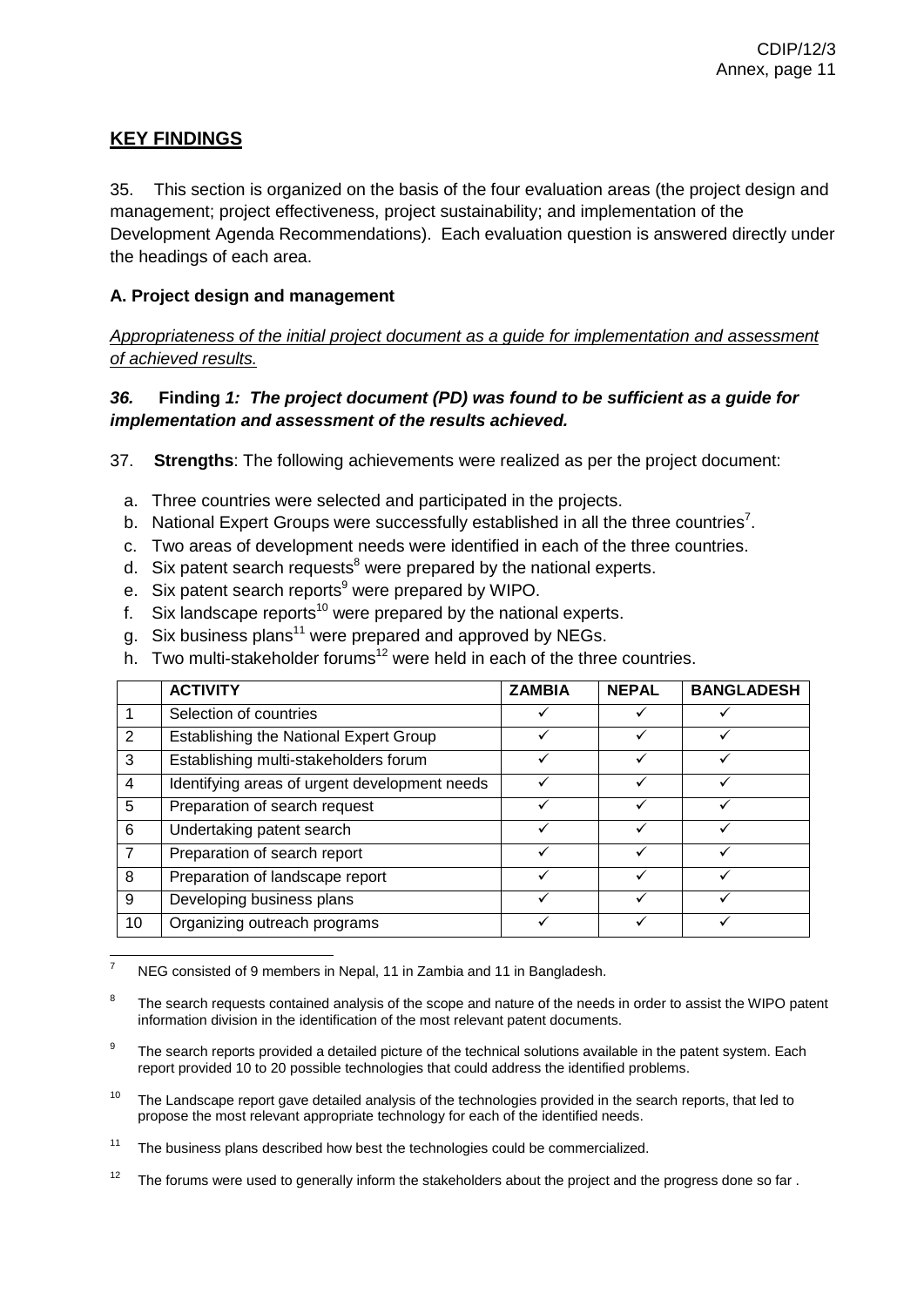- 38. **Shortcomings**: The evaluation noted the following challenges and shortcomings:
	- a. **Selection of the participating countries:** The participating countries were selected on the basis of expression of interests, "first-come-first-served", and regional balancing. The evaluation found these criteria not adequate.
	- b. **Partnership Agreement:** The project document did not provide for Partnership Agreement or MoU. Consequently the roles and obligations of the participating countries and WIPO were not properly clarified.
	- c. **Identification of areas of needs:** The project document did not clearly explain the process of identifying the development needs areas. Ideally, more potential areas should have been reviewed and the final selection should have been the result of discussions, consensus and prioritization. Only one country followed this approach.
	- d. **Patent search and preparation of search reports:** There was concern by the national experts that the search process by WIPO took too long<sup>13</sup> and that there was limited opportunity for capacity building of the local participants on patent search.
	- e. **Project Duration:** The two years<sup>14</sup> provided for the project was considered inadequate by the project team and national experts.
	- f. **Project Launch:** In all the countries, the projects were launched before undertaking adequate national consultation. According to the project team, prior national consultation was required to explain the nature and type of the project; obtain feedback on how best the project can be implemented; get to know the most suitable focal points (in terms of resources, capacity and political power); and establish networks that can be used for the implementation of the project.
	- g. **Project areas:** The project focused on only limited areas (environment, agriculture, energy and industries).
	- h. **Collaboration with other UN Agencies:** The involvement of other UN Agencies in the implementation of the project was limited
	- i. **Business plans**: The implementation of the business plans was not part of the project.

*Adequateness and usefulness of the project monitoring, self-evaluation and reporting tools in providing relevant information for decision-making purposes of the project team and key stakeholders.* 

39. **Finding 2: The tools for project's monitoring, self-evaluation and reporting were fairly adequate and useful for providing information on the progress of implementation of the project**.

<sup>13</sup> However, analysis by the evaluator showed that the patent search for the six projects took a minimum of three weeks and a maximum of 3 months. For a project of three years, this search period was reasonable.

<sup>14</sup> Although the actual duration of the project was 34 months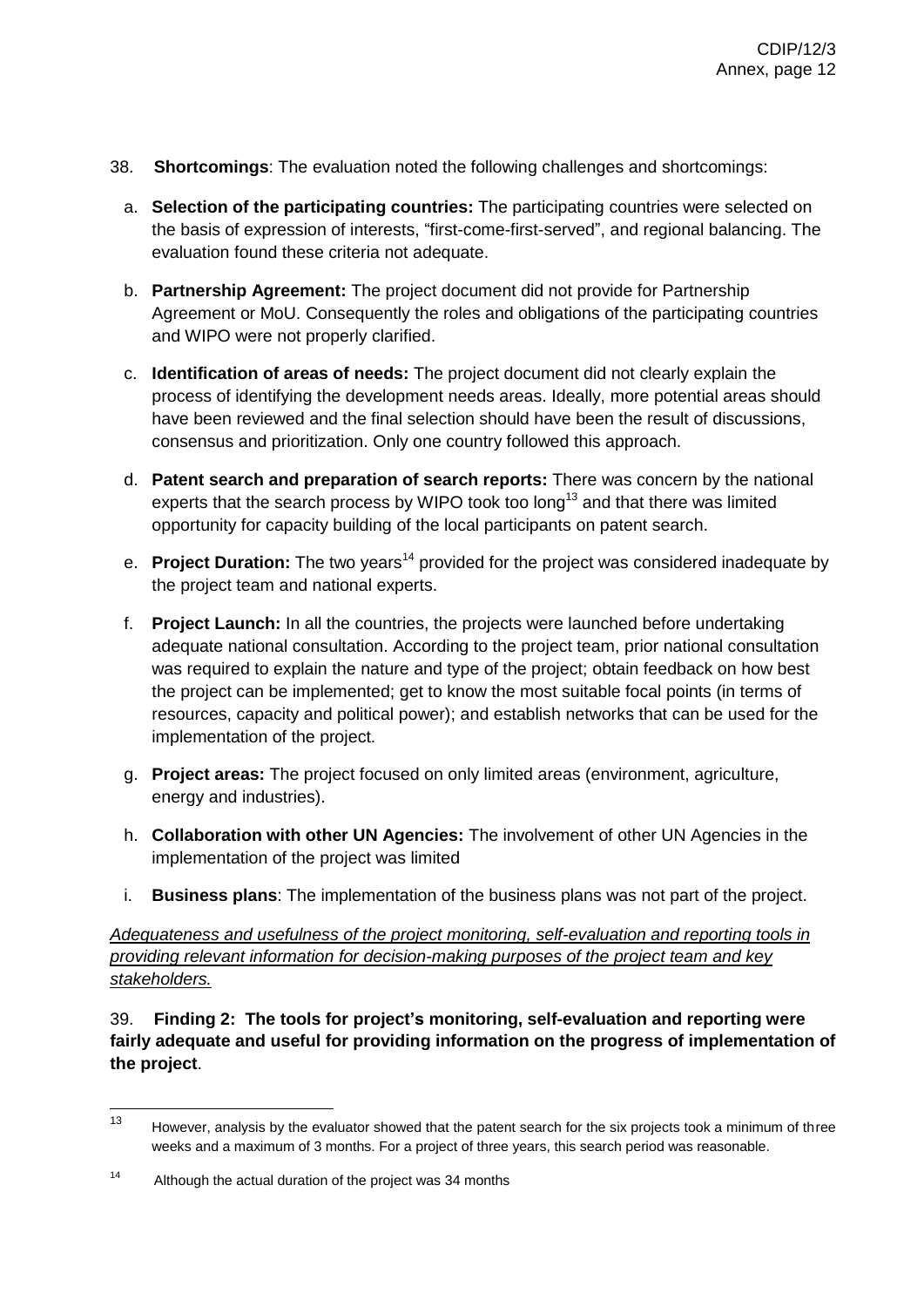- 40. **Achievements**: The evaluation noted the following achievements:
	- a. The projects were completed in time
	- b. Progress reports were prepared and presented to CDIP (CDIP/8/2 and CDIP/10/2) and useful feedbacks were received from the representatives of the Member States.

41. **Shortcomings**: However, the evaluation noted that some of the timelines and milestones were not adhered to. For example:

- c. **Launching the projects**: Although the project was approved by the CDIP in April 2010, the programs were launched in the three countries in the first quarter of 2011, following proposals regarding the selection of countries.
- d. **End of project report and independent evaluation**: The project document envisaged that an end of project report would be prepared to assess whether the project objectives had been realized and make suggestions on future actions that should be undertaken to ensure sustainability of the projects. Secondly, the national expert groups were to be encouraged to commission independent evaluations of the implementation of the project in their own countries. These had not been done by the time of the present evaluation and there was no timing indication on their undertaking<sup>15</sup>.

*The extent to which other entities within the Secretariat have contributed and enabled an effective and efficient project implementation.* 

### **42. Finding 3: The contributions of the other entities within the Secretariat were adequate to enable an effective and efficient project implementation.**

43. **Achievements**: The following entities contributed to the project implementation:

- a. The Patent Information Section coordinated the patent searches and preparation of the search reports
- b. The Division for Least-Developed Countries collaborated with the Innovation and Technology Support Section to create Technology and Innovation Support Centers (TISCs) in those countries where the Appropriate Technology project was implemented.
- c. The Development Agenda Coordination Division (DACD) provided coordination of discussion of intergovernmental group, presentation of the reports to the CDIP and follow-up on the discussions and recommendations. The DACD also organized this evaluation.

44. **Shortcomings**: The evaluation, however, noted some omissions in mobilizing synergy within the Secretariat. For example, the regional bureaus did not participate in the project.

<sup>15</sup> There was problem in defining the end of the project, whether it is when the business plans are completed or when the business plans are successfully implemented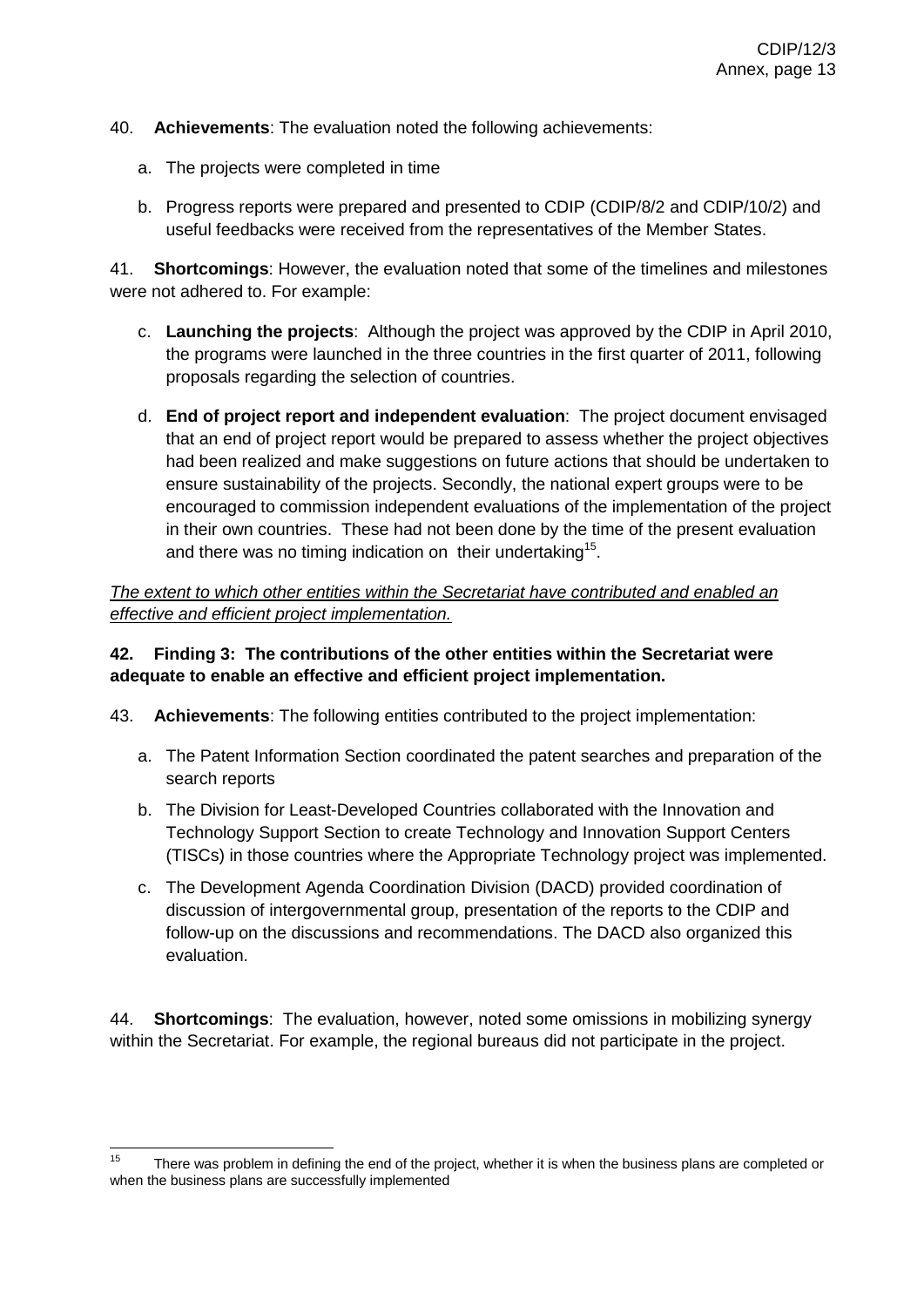#### *The extent to which the risks identified in the initial project document have materialized or been mitigated.*

- **45. Finding 4: Most of the risks that were envisaged in the project document did occur and affected the implementation of the project.**
- 46. **Challenges**: The evaluation noted the following challenges regarding the identified risks:
	- a. **Definition of Appropriate Technology –** In all three countries, the stakeholders initially misunderstood the concept of Appropriate Technology. Therefore several meetings were required between experts and multi-stakeholders before the proper understanding of the term Appropriate Technology could be achieved<sup>16</sup>.
	- b. **Lack of focal point –** This risk was not mitigated. Lack of a clear focal point institution slowed down the process of implementation, particularly at the beginning.
	- c. **Coordination –** Coordination was a major challenge.
	- d. **Lack of resources for the organization of skills development programs and forums –** This risk remained a problem and was not adequately mitigated
	- e. **Motivation for National Expert Group (NEG)-** Although a very important organ in the implementation of the project, the following affected its effectiveness:
		- Lack of financial resources to pay sitting allowances as it is the case with most national steering committees or task forces in these countries.
		- There were difficulties in holding NEG meetings and raising quorums.
		- There was not no secretariat with staff and secretarial resources for printing, communication (emails and telephone) and documentation.
		- Most members representing government organizations were regularly replaced. Consequently, the membership of NEG kept on changing, making continuity more difficult.
		- There was no clarity on who should chair NEG and stakeholders meetings.
		- NEG set up was of very temporary nature

 $\overline{a}$ 

### *The project's ability to respond to emerging trends, technologies and other external forces.*

 $16$  In all the three cases, agreements were made that AT is a technology that meets the needs of any country and it can be old or new.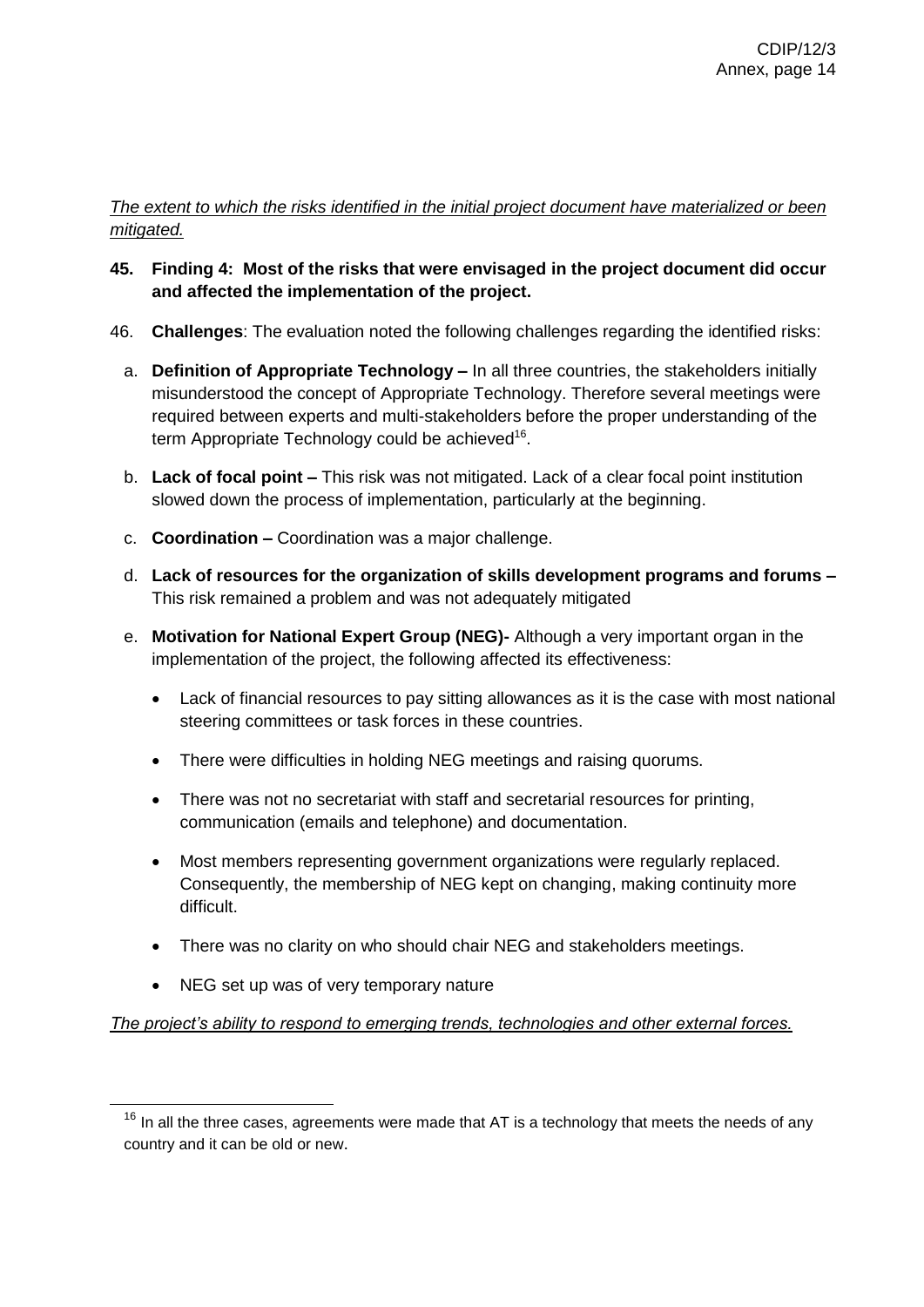### **47. Finding 5: The project took into consideration emerging trends, technologies and other external forces, given that the project itself was about identifying appropriate technologies based on existing patent information.**

48. **Achievements:** Through the project, areas of development needs were identified, patent search undertaken, patent landscape reports were prepared and used to identify the most appropriate technologies that could provide solutions to the identified projects. Factors within the IPOs that were external to the project were identified as management commitments support for the project; they varied from country to country and impacted on its success and sustainability.

### **B. Effectiveness**

*The effectiveness and usefulness of the project in facilitating greater use of appropriate technical and scientific information in addressing nationally identified needs for development).* 

### **49. Finding 6: The project was fairly effective and useful in facilitating greater use of appropriate technical and scientific information in addressing nationally identified needs for development.**

50. **Achievements**: As shown in the table below, each of the three countries that participated in the project came up with two development needs areas, which were relevant and important to them.

|            | <b>Countries</b> | <b>Needs identified</b>                                               |
|------------|------------------|-----------------------------------------------------------------------|
|            | Zambia           | Stand-alone solar water distillation system to enhance                |
|            |                  | access to clean drinking water <sup>17</sup>                          |
|            |                  | Run-off rainwater harvesting for small scale irrigation <sup>18</sup> |
| 2<br>Nepal |                  | Biomass briquetting for easy access to clean, green                   |
|            |                  | alternative fuel for cooking and space heating <sup>19</sup>          |
|            |                  | Post-harvest drying of cardamom to improve the living                 |
|            |                  | conditions of small farmers and marginalized communities              |
|            |                  | through income generation <sup>20</sup> .                             |
| 3          | Bangladesh       | Advanced ground improvement technique by cement and                   |
|            |                  | lime treatment for soft, low lying and marshy land <sup>21</sup>      |

 $17$ The project sought an appropriate technology for drinking water purification to facilitate access to clean drinking water in Zambia. The technology needed to be simple, low-cost and easily replicable.

- 18 The project sought a water harvesting technology that would provide water for micro scale irrigation that can be adopted by small scale farmers in the rural areas, in Zambia..
- 19 The project sought a technology (methods, composition and processes) that could improve the stability of biomass briquettes against breakages as well as provide a solution for large scale charcoal production from biomass. The search provided 20 technologies from which NEG chose two
- 20 The project sought a technology (methods, process and equipment) for drying of Cardamom that could preserve the natural purple color and produce high quality Cardamom, capable of fetching higher prices in the international market and consequently improve on the incomes of small scale farmers in Nepal. The search report provided 10 possible technologies from which two were selected.
- 21 This project sought a technology to strengthen the soft, low lying and marshy land of Bangladesh to make it possible to construct more reliable, stable, durable and safe roads. The search provided 15 technologies from which NEG shortlisted two.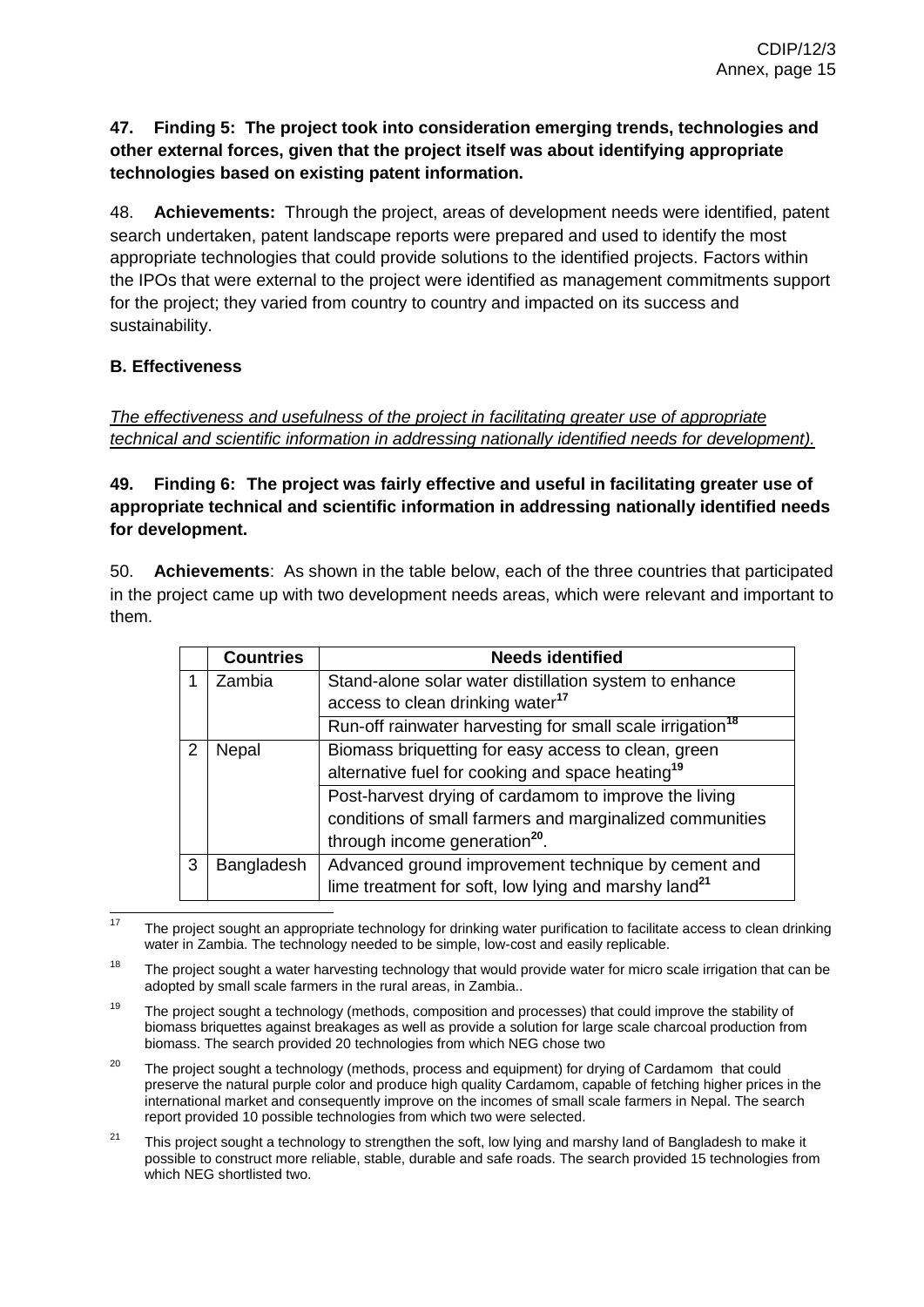|  | Conversion municipal wastes into land filling materials |
|--|---------------------------------------------------------|
|  | combating environmental hazards <sup>22</sup>           |

- 51. **Positive observations:** The evaluation made the following observations:
	- a. The technologies identified were not necessarily old.
	- b. There were several requests from LDCs for projects.
	- c. Some of the development needs identified were relevant to some developing countries.
	- d. All the six projects have been brought to the final phase, that is business plans
	- e. Very positive comments were given by the member states during the presentation of the Progress Reports CDIP/8/2 and CDIP/10/2 at the eighth and tenth Sessions of the CDIP.
	- f. Some of the piloting countries have expanded the project to cover other areas of needs

52. **Negative observation:** The project has come to an end without implementation of the business plans. At this stage the project has not yet solved the development challenges identified.

*The effectiveness and usefulness of the project in building national institutional capacity in the use of technical and scientific information for identified needs so as to progress towards the achievement of key national development targets*

### **53. Finding 7: The project was fairly effective and useful in building national institutional capacity in the use of technical and scientific information for the identified need.**

- 54. **Achievements**: The evaluation made the following positive observations:
	- a. The project built capacities of the national expert, members of NEG as well as members of the wider multi-stakeholder forum on the following:
		- Understanding appropriate technology
		- Identification of development needs
		- Preparation of patent search requests
		- Undertaking patent searches
		- Preparation of search reports
		- Preparation of Landscape reports
		- Preparation of Business Plans
	- b. All the national experts reported that they benefited in terms of capacity building through their interaction with the international consultant and the WIPO staff.
	- c. In one country, some members of the NEG are already undertaking patent searches and preparing business plans for clients for a fee.

 $\frac{1}{22}$  This project sought technology (methods, system and equipment) that could convert municipal wastes in to a useful resource for landfills and for the design, construction and operation of a sanitary landfill. The search provided 21 technologies from which NEG selected two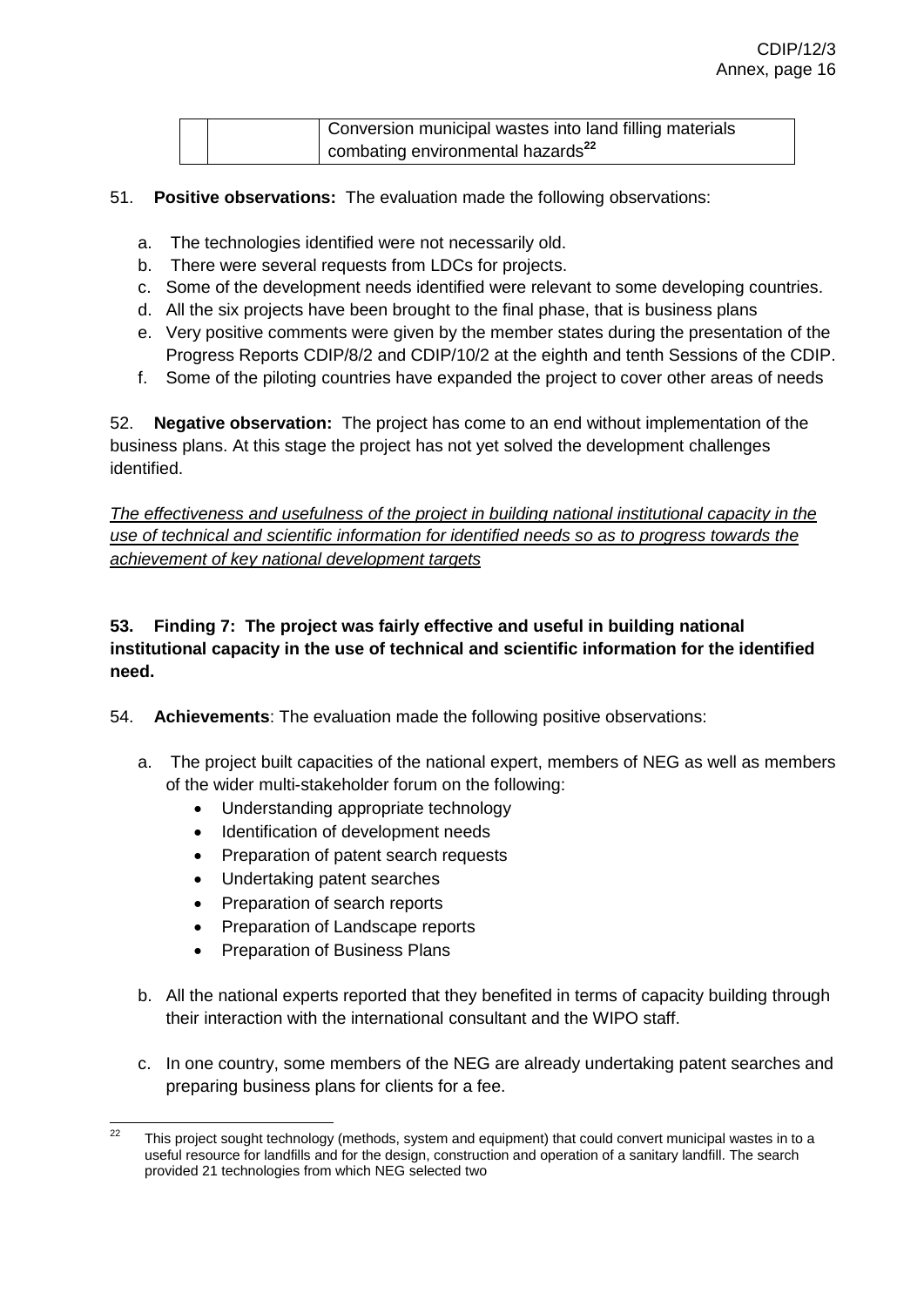55. **Shortcomings:** However, the following shortcomings were observed with respect to capacity building:

- a. The national experts indicated that the project duration was too short to allow for a meaningful capacity building program.
- b. The project did not include strategies on how the members of NEG could pass to the wider community the skills and expertise they obtained from the project.
- c. The project document also did not include regional forums for exchanging experiences by the national experts and members of the national expert group.

*The effectiveness of the project in coordinating the retrieval of appropriate technical and scientific information and the provision of appropriate know-how in this technical area to implement this technology in a practical and effective manner*

**56. Finding 8: The project was fairly effective in coordinating the retrieval of appropriate technical and scientific information and the provision of appropriate knowhow in this technical area to implement this technology in a practical and effective manner.** 

- 57. **Achievements and shortcomings**: The evaluation made the following observations:
	- a. **Quality Search requests**: As per the project document, the search process was initiated by the national expert, in consultation with NEG and an international consultant. The search requests were then passed to WIPO experts at the Division for LDCs, for comments before being submitted to WIPO's Patent Information Division. This procedure ensured that the patent search requests were of high quality, which in turn could guarantee the quality of the search reports. However, it was learned that the actual searches were undertaken not by WIPO but by other IP offices<sup>23</sup>. It is not clear whether this arrangement can continue, should the project expand and involve several countries. Furthermore, national experts did not participate in the patent search activity and therefore did not gain skills on this.
	- b. **Preparation of landscape reports:** The search reports were made available to the national experts for preparation of the technical landscape report. Six landscape reports were prepared in consultation with the international experts and the WIPO LDC officials, mainly through emails and telephone. However, this process was found by the national experts to be slow and less effective**<sup>24</sup> .**

 $2<sub>3</sub>$ The search for the required appropriate technical and scientific information was completed with the cooperation of the patents offices in a number of countries, namely Switzerland, Germany, United States of America, Austria, Japan and India as well as European Patent Office.

<sup>&</sup>lt;sup>24</sup> The national experts maintained that a face to face discussion would have enabled a more effective transfer of knowledge and know-how from the international experts and WIPO experts to the national expert and members of NEG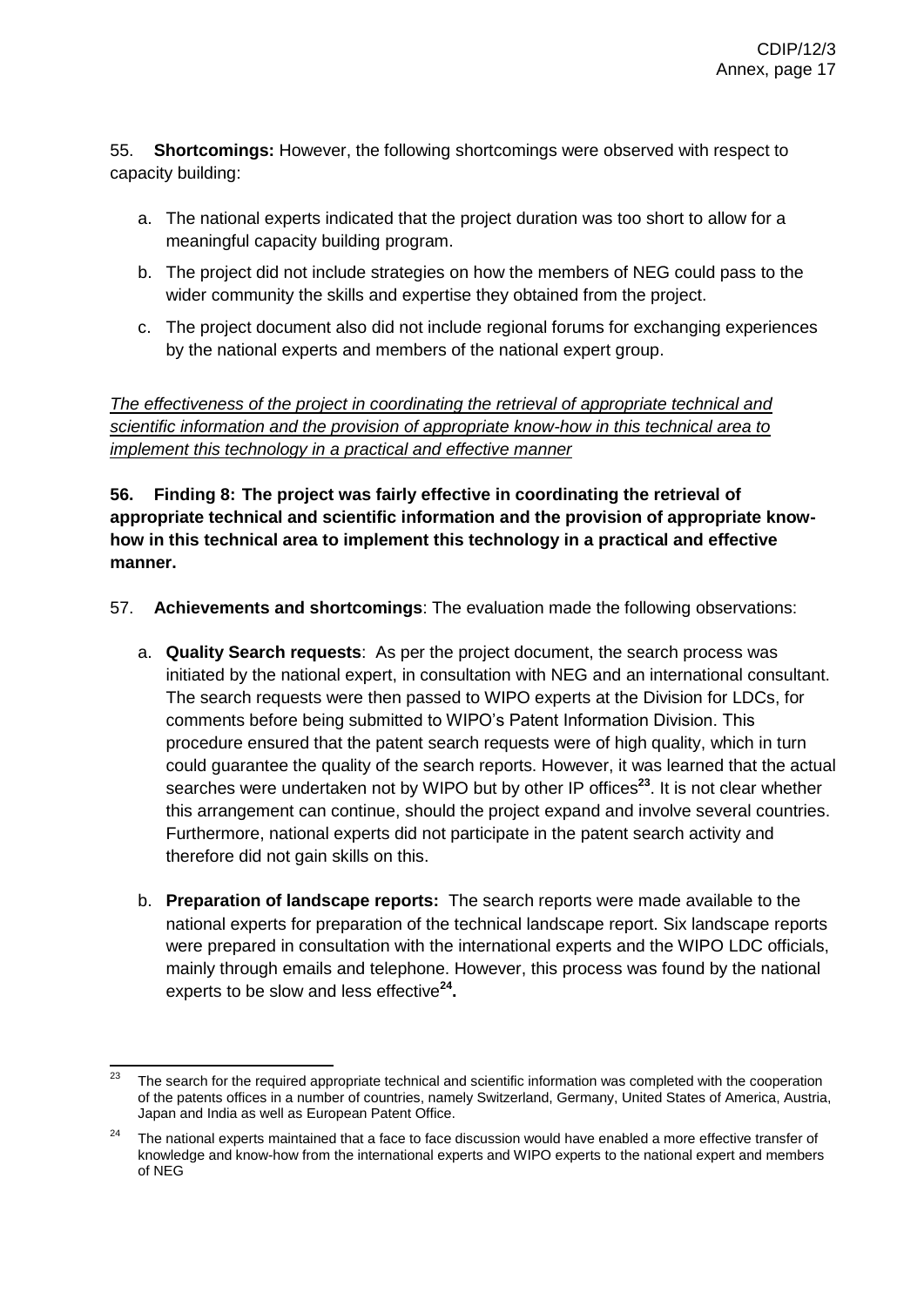### **C. Sustainability**

*The likelihood for continued work on appropriate technology – specific technical and scientific information as a solution for identified development challenges for WIPO and its Member States*

### **58. Finding 9: There is likelihood for continued work on appropriate technology and the implementation of the business plans.**

The evaluation assessed the following three sustainability criteria:

- Likelihood that the business plans developed during the project would be implemented
- Likelihood that the three countries will continue with the work on Appropriate Technology
- Likelihood of WIPO and Member States continuing with this project
- 59. **Positive observations:** The evaluation made the following positive observations:
	- a. There is likelihood for some of the business plans to be implemented. It was reported that the governments of Zambia**<sup>25</sup>** and Nepal are eagerly waiting for the submission of the reports by WIPO to them in order to start implementing the business plans. Through the implementation of the Business plan, the Government of Zambia sought to move beyond merely providing access to knowledge.
	- b. There is also likelihood for the three countries to continue working on appropriate technology. For example;
		- The Government of Nepal was reported to have allocated a budget to establish an Appropriate Technology Center and a Technology Fund. The center will be used for effective search and delivery of appropriate technology information as per needs of the country and also to build capacity of the staff in managing the information search with WIPO assistance. Secondly a delegation of Nepal reported that one of the immediate spillover effect of the project was the conversion of the National Expert Group on Appropriate Technology into the National Expert Group of Nepal on Intellectual Property, whereas the Multi Stakeholder Group on Appropriate Technology was converted to National Stakeholders Committee of Nepal on Intellectual Property.
		- On the other hand, Zambia is keen to make NEG a legal body to spearhead technology management and to build capacity for appropriate technology to a wider audience in the country
	- c. The project is of special interest to Member States and WIPO.

 $25$ The Zambian Delegate to CDIP 8 reported that the Ministry of Trade had expressed interest to start implementing the project as soon as possible. Both the national expert from Zambia and the Project Manager reported during the interview with the evaluator the eagerness of the Government of Zambia to implement this project. The Zambian Delegate to CDIP 8 also reported that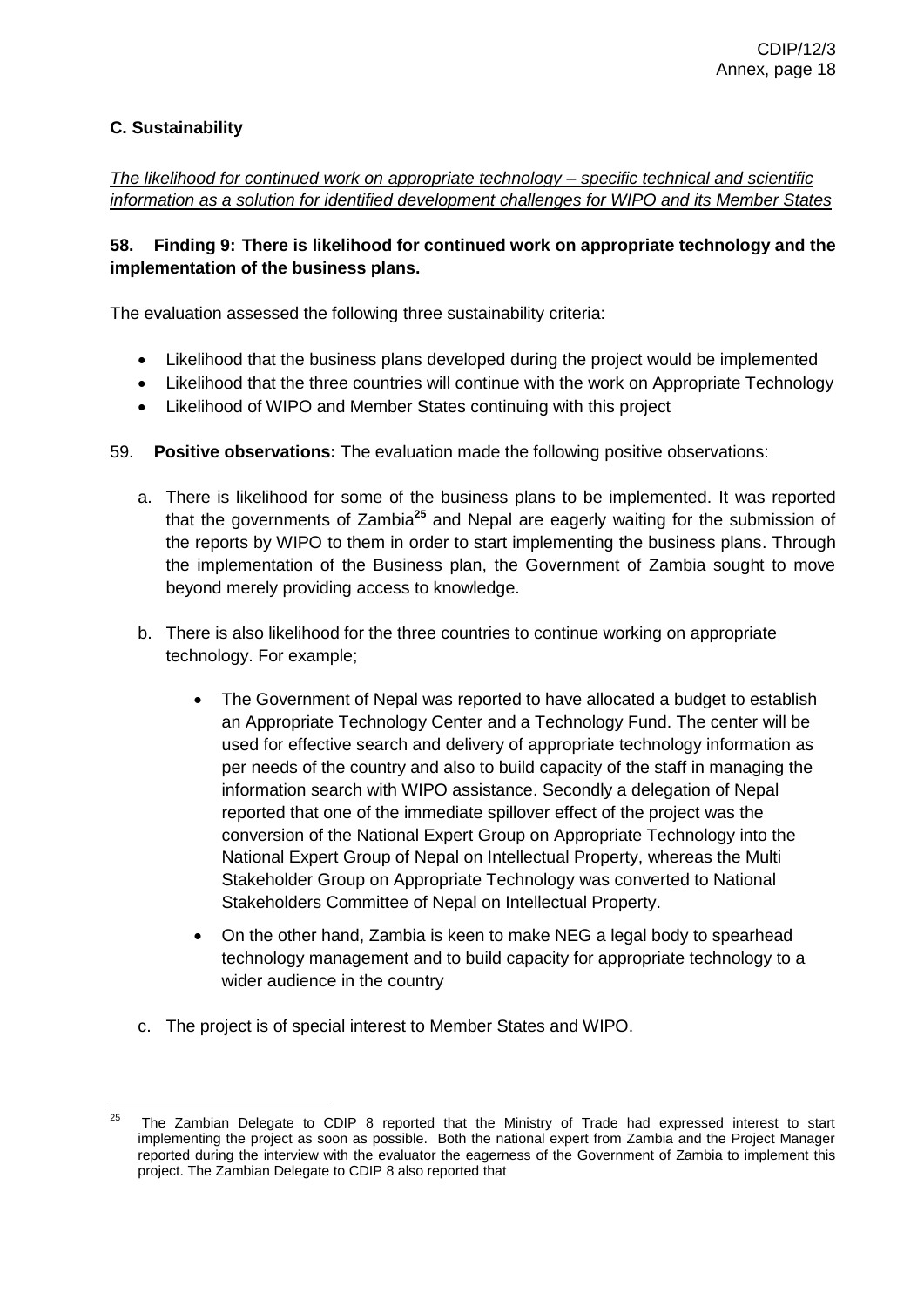- The project addresses the specific needs of the beneficiary countries, as identified and expressed by them. These projects are therefore important to these countries<sup>26</sup>.
- This project is part of technological capacity building which is in line with the Istanbul programs of Actions**<sup>27</sup>** , which has been mainstreamed in WIPO and is being coordinated and implemented by the Division for Least Developing Countries.

### **D. Implementation of Development Agenda (DA) Recommendations**

### *The extent to which the DA Recommendations 19, 30 and 31 have been implemented through this project.*

### **60. Finding 12: This evaluation has found that the project has contributed towards the implementation of DA Recommendations 19, 30 and 31.**

61. **DA Recommendation 19***:* This recommendation promotes *the fostering of creativity and innovation of developing countries and LDCs through access to knowledge and technology and consequent WIPO activities*. The Appropriate Technology project promoted access to knowledge and technology by LDC. The realization of the objectives of the project also means that contribution towards the realization of Development Agenda Recommendation 19 was made.

62. **DA Recommendation 30:** This recommendation promotes *collaboration of WIPO with inter-government organization to provide developing countries and LDCs with advice on how to gain access to and make use of IP related information on technology, particularly in areas of special interest to the beneficiary countrie*s. The Appropriate Technology project enabled the three beneficiary countries to gain access to and make use of technology from the European Patent Office as well as IP Offices of USA, Japan, Germany, Australia and India. In this way the project contributed towards the realization of the Development Agenda Recommendation 30.

63. **DA Recommendation 31:** This recommendation promotes *initiatives which contribute to transfer of technology to developing countries through access to publicly available patent information*. In this Appropriate Technology Project, WIPO facilitated the access of patent information available in developed countries and the transfer of the same to developing countries. In this way, the project contributed towards realization of the DA Recommendation 31.

<sup>26</sup> This position was also confirmed with the statements given by the representatives from Zambia, Nepal and Bangladesh during the presentation of the progress reports to CDIP 8 and 10 indicated that these countries found the project useful.

<sup>&</sup>lt;sup>27</sup> The Istanbul Plan of Actions were developed by Ministers responsible for Intellectual Property from Least Developed Countries, during a meeting which took place in Istanbul, Turkey in May 2011.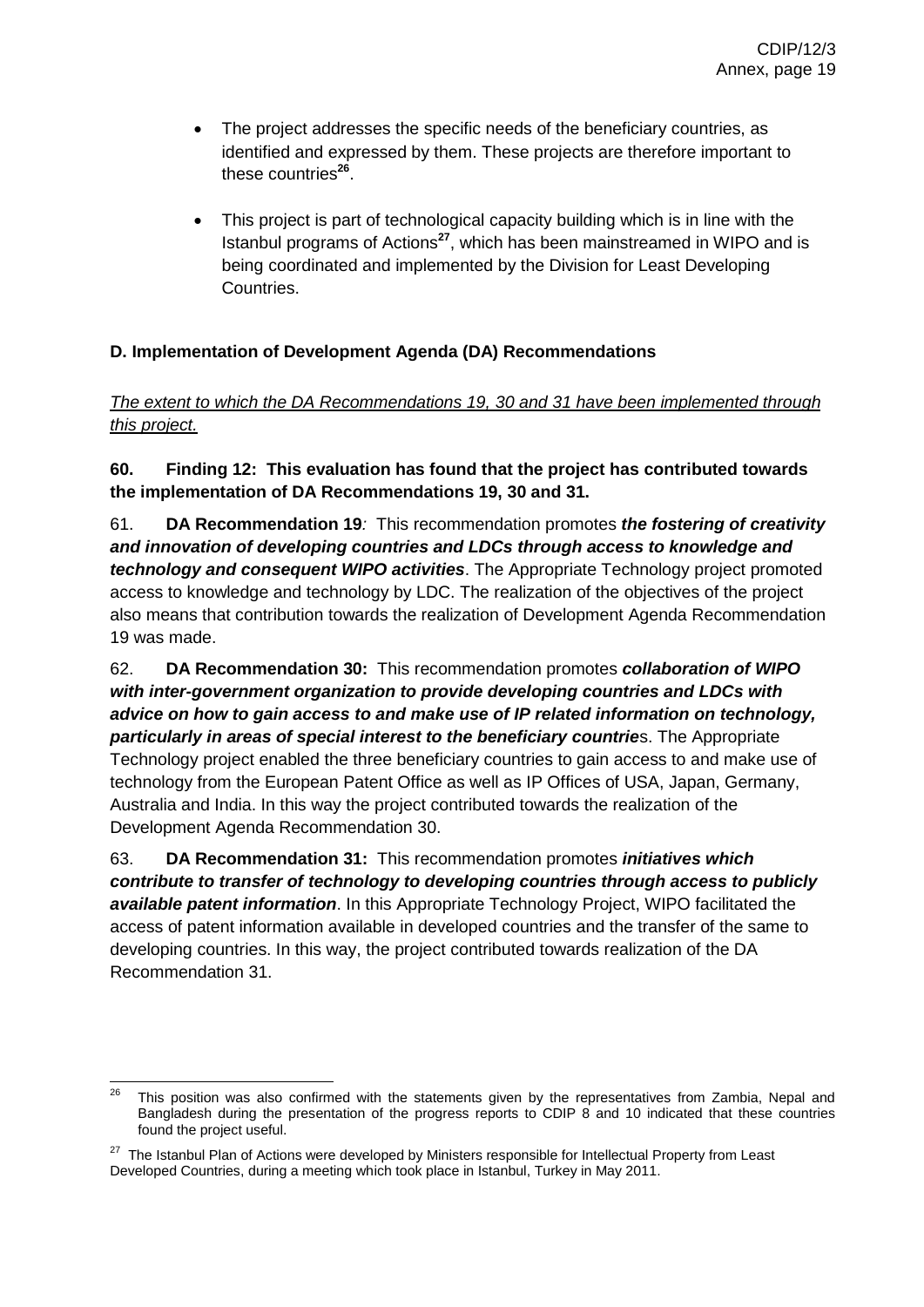### **CONCLUSIONS**

#### **A. Project design and management**

64. **Conclusion 1:** Based on the **Findings 1, 2 and 4**, the evaluation has concluded that the project document, as it is now, will require further improvement to enhance efficiency, effectiveness and clarity in project implementation. Special attention needs to be given to:

- a. Selection criteria
- b. Partnership agreement (PA),
- c. Process of identification of areas of development needs,
- d. Strengthen the monitoring and reporting tools to assess on a continuous basis the commitment of the national teams and improve the reporting by the national experts.
- e. Strengthen the role of NEG and improve coordination.

65. **Conclusion 2 (***Ref: Finding 2):* Whereas the monitoring, assessment and reporting tools were adequate, for future implementation of this project, the tools should be improved to:

- a. Enable assessment of the level of commitment of the beneficiaries
- b. Enable assessment of the effectiveness of NEG
- c. To improve on the reporting by national experts and NEGs.

66. **Conclusion 2:** Based on **Finding 3** the evaluation has concluded that the participation of the regional bureaus in the project was insufficient, particularly in view of exploiting the opportunities of mainstreaming the appropriate technology projects in the countries' national IP strategies.

67. **Conclusion 3:** Based on **Findings 1-5**, the evaluation has concluded that the project piloting phase has been fairly successful. The lessons learned can be used in future implementation of the project, in both LDCs and developing countries.

### **B: Project Effectiveness**

68. **Conclusion 4:** Based on **Findings 6-8,** the evaluation has concluded that as a pilot, the project has demonstrated its potential of building capacities in the use of appropriate technical and scientific information in addressing nationally identified needs for development. However it is too early to assess the effectiveness of the project to realize its objectives due to the following reasons:

a. All the business plans have not been implemented. The project will need to implement these business plans for its impacts to be fully assessed. Since the mandate of the current project is over, there is a strong justification to extend it to oversee the implementation of the business plans.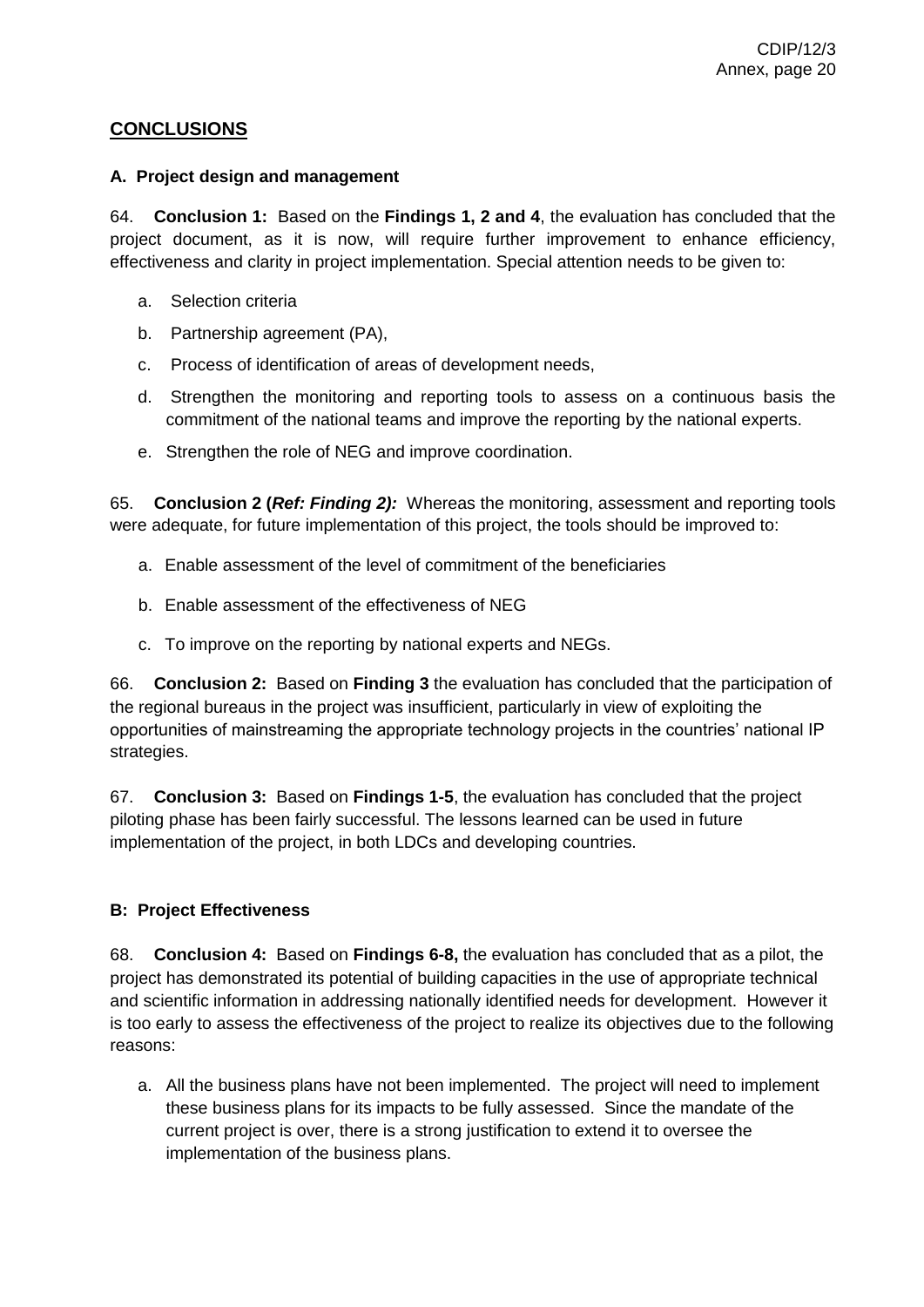- b. The number of countries involved is negligible. The project has been piloted in only three countries. It will be useful to scale it up to other LDCs, building on the lessons learned from the pilot countries.
- c. The number of development needs addressed and the scope is too small. Some of the problems identified in the three countries may also be relevant to several developing countries. Therefore the project may also be useful to these developing countries.
- d. The impact of the project in terms of capacity building for the beneficiaries (national experts and members of NEGs) was very small. There is need for further expansion of capacity building to form a critical mass in order to have a meaningful impact.

69. **Conclusion 5:** Based on **Finding 8**, the evaluation has concluded that the current arrangement of patent search may need to be reviewed to provide opportunity for the national experts to acquire skills on patent searches. Similarly, the mechanism for transfer of know-how during the preparation of landscape reports should be reviewed to allow for more face-to-face interaction between the national experts, international consultant and WIPO experts.

### **C. Sustainability**

70. **Conclusion 6:** Based on Finding 9, the evaluation concluded that whereas it is too early to talk about the sustainability of the project in the pilot countries, enhancing sustainability can be achieved by the following:

- a. The implementation of the business plans. The project will not be considered completed if the business plants are not implemented. The support from WIPO (in terms of resources, lobbying, networking and promotion) may be required to make this happen.
- b. The implementing countries require institutions and organs to continue with the work on Appropriate Technology. Such efforts started by the Government of Zambia (of making NEG a permanent organ) and by Nepal (of establishing Appropriate Technology Center) should be encouraged and supported.
- c. More resources for the administration of the project at WIPO's Division for LDCs and for supporting capacity building
- d. Mainstreaming of the use of Appropriate Technology in the national IP strategies
- e. Making the National Expert Groups permanent organs

### **Recommendations**

71. **Recommendation 1:** Based on the **conclusion 3 (drawn from Findings 1-5)**, the evaluation recommends that the CDIP approves phase II of the project. In so doing, the CDIP is invited to consider:

- a. Supporting the three pilot countries to implement their business plans,
- b. Expanding the project to new participants from LDCs, and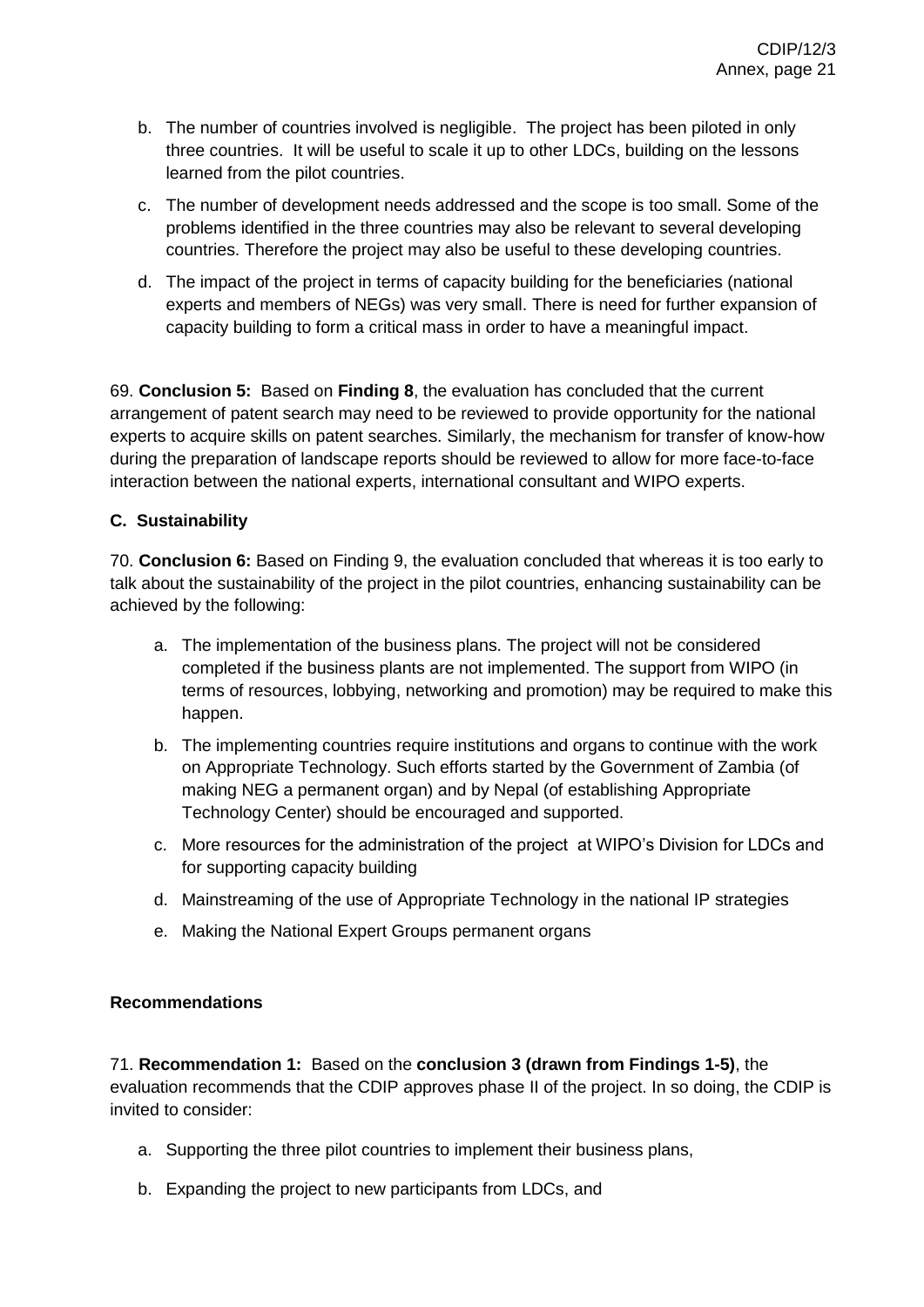c. Piloting the participation of selected developing countries in the project.

72. **Recommendation 2:** Based on **Conclusion 2 (drawn from Findings 1, 2, 4)**, the evaluation recommends that the project document should be modified by the WIPO Secretariat, to address the following:

- a. **Selection of the participating countries:** provide clear and comprehensive selection criteria to make the project more demand-driven, relevant and sustainable.
- b. **Partnership Agreement:** Introduce partnership agreement or MoU to clarify the roles and obligations of the participating countries and WIPO.
- c. **Identification of areas of needs:** Prepare a guidelines how best the process of identification should be undertaken to ensure; consultation, prioritization, ownership and proper documentation of the process.
- d. **National Expert Group**: Prepare guidelines outlining; selection criteria, composition, terms of reference, chair, allowances and incentives, coordination and legal status.
- e. **Implementation of the business plans**: Should be a mandatory part of the project and must be negotiated in the partnership agreement.
- f. **Project Duration** The two years provided for the project should be maintained but used more efficiently.
- g. **Project areas:** The project's focus areas identified by WIPO (environment, agriculture, energy and industries) should be expanded.

73. **Recommendation 3:** Based on **Conclusion 5 (drawn from Finding 8),** it is recommended that the WIPO Secretariat should review the arrangement for search and preparation of landscape reports as follows:

- a. Undertake search at WIPO and allow for the participation of the national experts in the patent search to acquire the necessary skills.
- b. Provide opportunity for face-to-face interaction between the national expert, international consultant and WIPO experts during the preparation of the landscape reports.

74. **Recommendation 4:** Based on **Conclusion 6 (drawn from Finding 9),** to enhance sustainability, it is recommended that WIPO Secretariat ensures the following:

- a. The implementation of the business plans should be part of the Partnership Agreement
- b. More resources should be put in the administration of the project at WIPO's Division for LDCs and to support capacity building of Member States.
- c. Use of the Appropriate Technology should be mainstreamed in the national IP strategies of the participating countries.

National Expert Groups and National Multi stake holders group should be made permanent organs in the participating countries.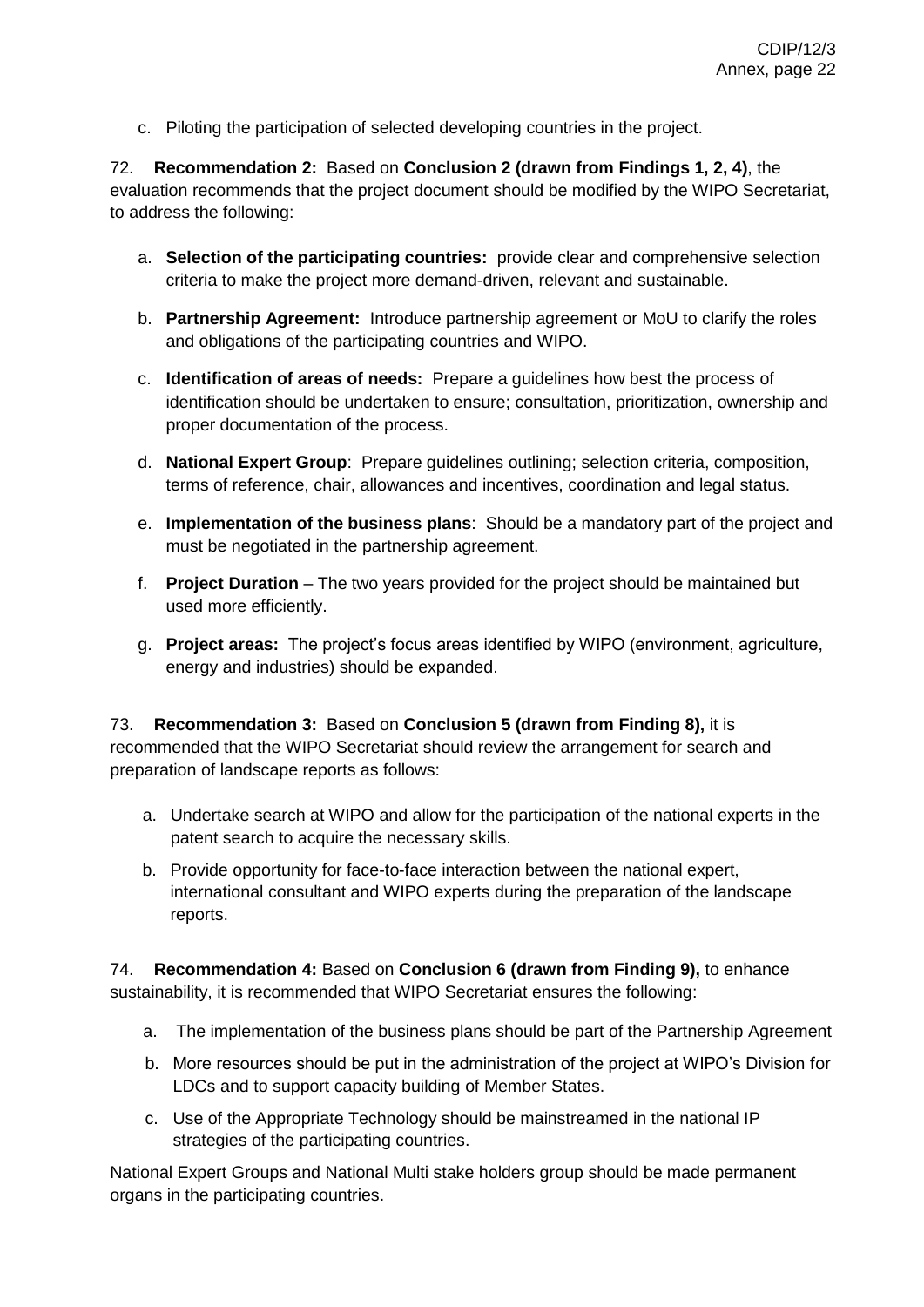#### **APPENDIX I: LIST OF DOCUMENTS TO BE REVIEWED**

- 1. Report of the fifth session of the Committee on Development and Intellectual Property, Geneva, April 26-30, 2010 (CDIP/5/6, Project Document )
- 2. Progress Report on the Project on Capacity Building in the Use of Appropriate Technology-Specific Technical and Scientific Information as a Solution for Identified Development Challenges, submitted at the eighth Session of the CDIP in November 2011(CDIP/8/2, Annex XV)
- 3. Progress Report on Project on Capacity Building in the Use of Appropriate Technology-Specific Technical and Scientific Information as a Solution for Identified Development Challenges (Annex VI), submitted at the tenth Session of the CDIP in November 2012 (CDIP/10/2, Annex VI).
- 4. Inputs from the Report of the Director General on the Implementation of the Development Agenda, submitted at the ninth Session of the CDIP in May 2012, Part II (n) (CDIP/9/2).
- 5. Landscape Reports and Business Plans on:
	- a. Stand-alone solar water distillation system to enhance access to clean drinking water
	- b. Run-off rainwater harvesting for small scale irrigation
	- c. Biomass briquetting for easy access to clean, green alternative fuel for cooking and space heating.
	- d. Post-harvest drying of cardamom to improve the living conditions of small farmers and marginalized communities through income generation.
	- e. Advanced ground improvement technique by cement and lime treatment for soft, low lying and marshy land.
	- f. Conversion municipal wastes into land filling materials combating environmental hazards.

[Appendix II follows]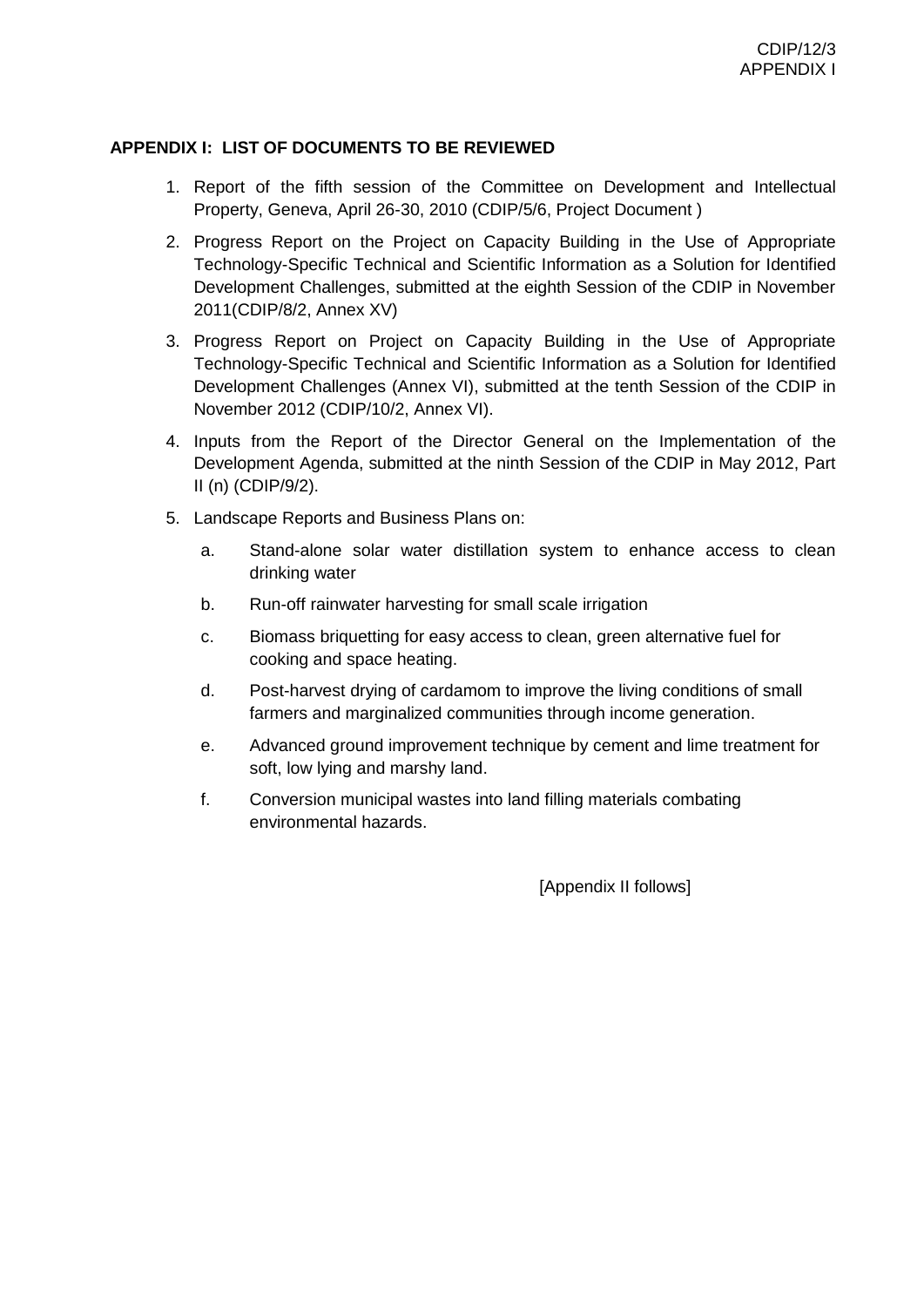|  |  | APPENDIX II: LIST OF WIPO STAFF INTERVIEWED |
|--|--|---------------------------------------------|
|--|--|---------------------------------------------|

| <b>SN</b>               | <b>NAME</b>                  | <b>TITLE</b>                  | <b>DEPARTMENT</b>                                 | <b>CONTACT DETAILS</b>                                                   |
|-------------------------|------------------------------|-------------------------------|---------------------------------------------------|--------------------------------------------------------------------------|
| 1                       | Mr. Kifle<br>Shenkoru        | Director (Project<br>Manager) | Division for Least-<br><b>Developed Countries</b> | Kifle.shenkoru@wipo.int                                                  |
| $\overline{2}$          | Mrs. Joyce<br>Banya          | Project Team<br>Manager       | Division for<br>Least-Developed<br>Countries      | Joyce.banya@wipo.int                                                     |
| 3                       | Mr. Roca<br>Campaña          | Senior Director-<br>Advisor   | Global Infrastructure<br>Sector                   | Alejandro.Roca@wipo.int<br>004122338 9029<br>079-2480185 (Mobile Phone)  |
| $\overline{\mathbf{4}}$ | Mr. Irfan Baloch             | <b>Director</b>               | Development Agenda<br>Coordination Division,      | 0041 22 3389955<br>079-6156006 (Mobile Phone)<br>irfan.baloch@wipo.int   |
| 5                       | Mr. George<br>Ghandour       | Senior Program<br>Officer     | Development Agenda<br>Coordination Division,      | george.ghandour@wipo.int<br>004122338 8646<br>079-6156036 (Mobile Phone) |
| 6                       | Mr. Konrad Lutz<br>Mailander | Head                          | Patent Information<br>Section                     |                                                                          |

[Appendix III follows]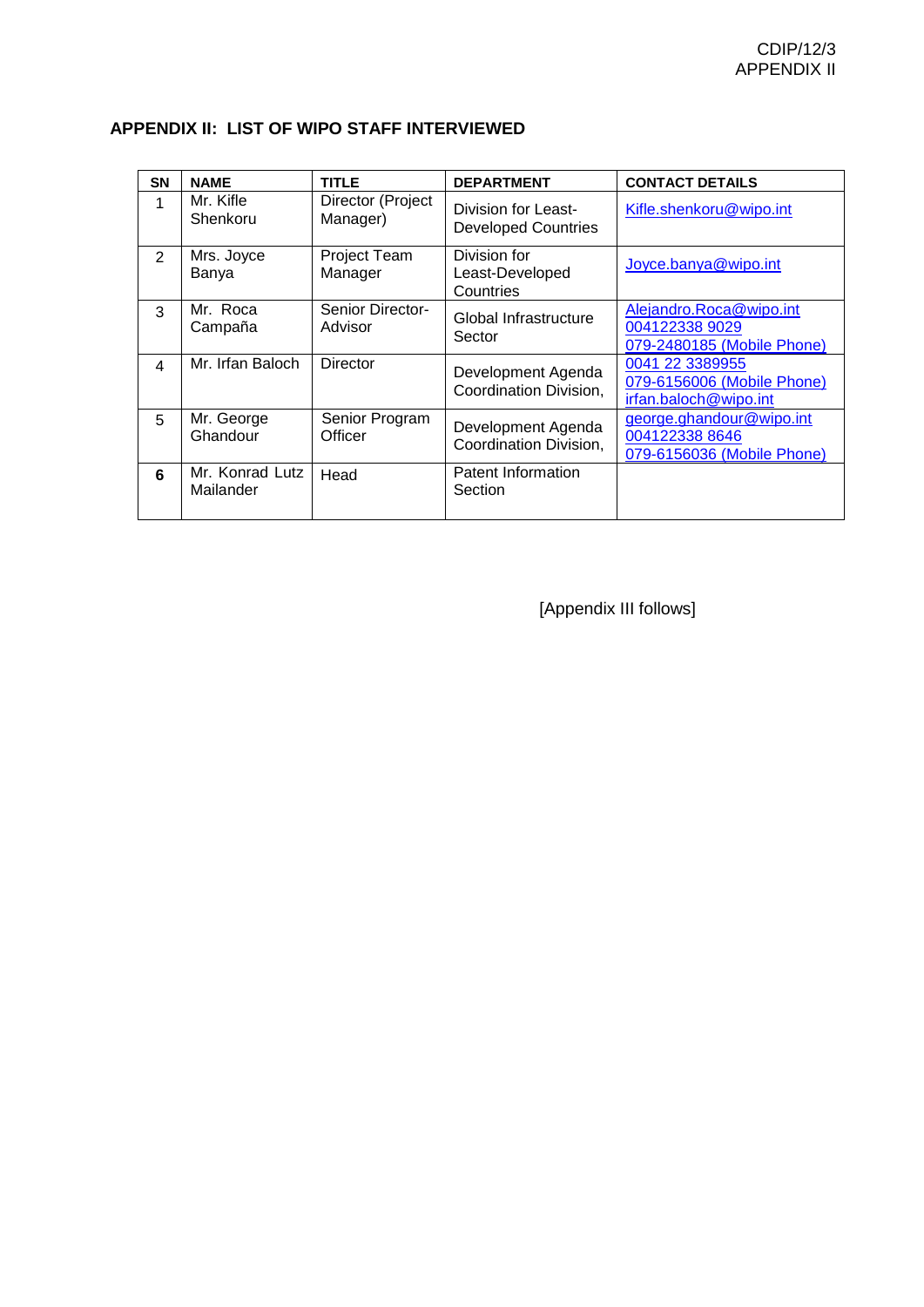| <b>SN</b>     | <b>NAME</b>               | <b>POSITION</b>                             | <b>INSTITUTION</b>                                                                                | <b>CONTACT DETAILS</b> |
|---------------|---------------------------|---------------------------------------------|---------------------------------------------------------------------------------------------------|------------------------|
| 1             | Prof Dr. M<br>Kamal UDDIN | <b>National Expert</b><br><b>BANGLADESH</b> | Institute of Appropriate<br>Technology, Bangladesh<br>University of Engineering and<br>Technology |                        |
| $\mathcal{P}$ | Mr Ramesh<br>Singh        | <b>National Expert</b><br><b>NEPAL</b>      | <b>Research Center for Applied</b><br>Science and Technology,<br>Nepal                            |                        |
| 3             | Mr Allan Phiri            | National Expert<br><b>ZAMBIA</b>            | National technology Busines<br>Center NTBC, Zambia                                                |                        |
| 4             | Mr Lyod Thole             | Chairman                                    | <b>Patent and Companies</b><br><b>Registration Agency</b>                                         |                        |

### **APPENDIX III: LIST OF EXTERNAL RESPONDENTS**

[Annex IV follows]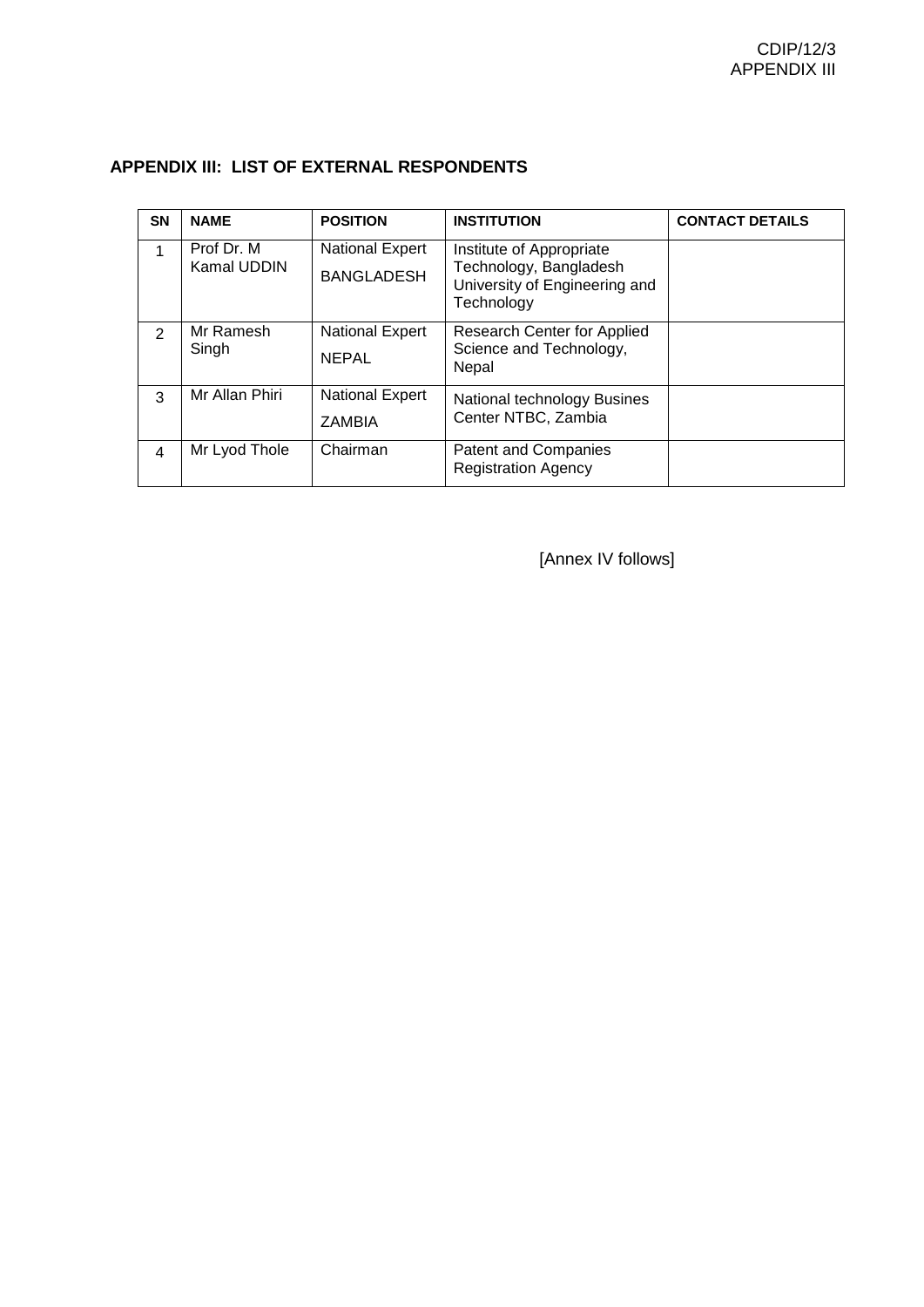#### **APPENDIX IV: DATA COLLECTION QUESTIONAIRE**

#### **1. BRIEF INFORMATION ON THE RESPONDENT**

a. Name:

b. Department:

#### **2. PROJECT DESIGN AND MANAGEMENT**

#### *2.1. The Project Framework*

Is the project document appropriate to be used as a guide for continuing project implementation and assessment of results?

#### *2.2. The Project Monitoring, Self-assessment and Controlling Tools*

Were monitoring, self-assessment and controlling tools adequate to provide the project team and key stakeholders with relevant information for decision-making purposes?

- *2.3. The Project Synergy* 
	- a. Which departments, divisions or any other units within WIPO participated or contributed to the project?
	- b. What was the contribution of each of them?
	- c. Are there others that could have contributed but did not? If so which and what could they have done?

#### *2.4. Risks/Context*

- a. There were risks that were identified in the initial project document. To what extent have they materialized or been mitigated and how has the project been able to respond to changes in the context?
- b. What other challenges did you encounter in the project design and implementation?

#### *2.5. Lessons learned and Best practices*

What key lessons and best practices would you draw from the project design and administration?

#### **3. PROJECT EFFECTIVENESS**

- *3.1. To what extent was the project able:* 
	- a. To facilitate greater use of appropriate technical and scientific information in addressing nationally identified needs for development?
	- b. To establish effective and all inclusive multi stakeholders policy forum?
	- c. To build institutional capacity in the use of technical and scientific information for identified needs?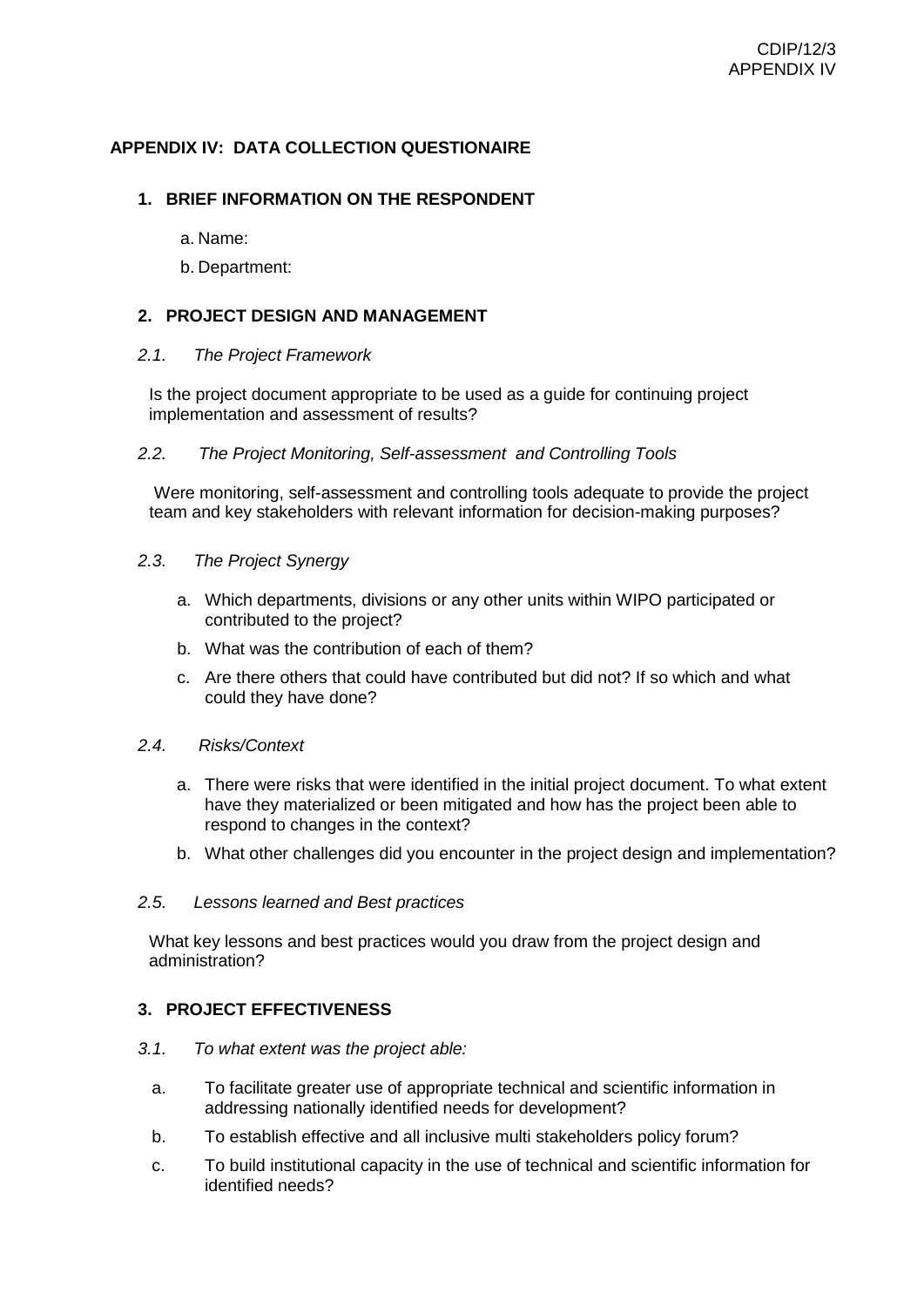- d. To effectively coordinate the retrieval of appropriate technical and scientific information?
- e. To provide appropriate know-how in the technical area to implement the technology in a practical and effective manner?

### **4. PROJECT SUSTAINABILITY**

- a. What are the contributions of the host country and institutions in the establishment of the Appropriate Technology project and provision of the necessary resources?
- b. How are the host countries using the project?
- c. Is the project addressing the specific needs of the organizations/ countries?
- d. What commitments are there to show that the activities of the project will continue after the support of WIPO?

#### *5. IMPLEMENTATION OF DEVELOPMENT AGENDA RECOMMENDATIONS*

The extent to which the DA Recommendations 19, 30 and 31 has been implemented through the project.

[Appendix V follows]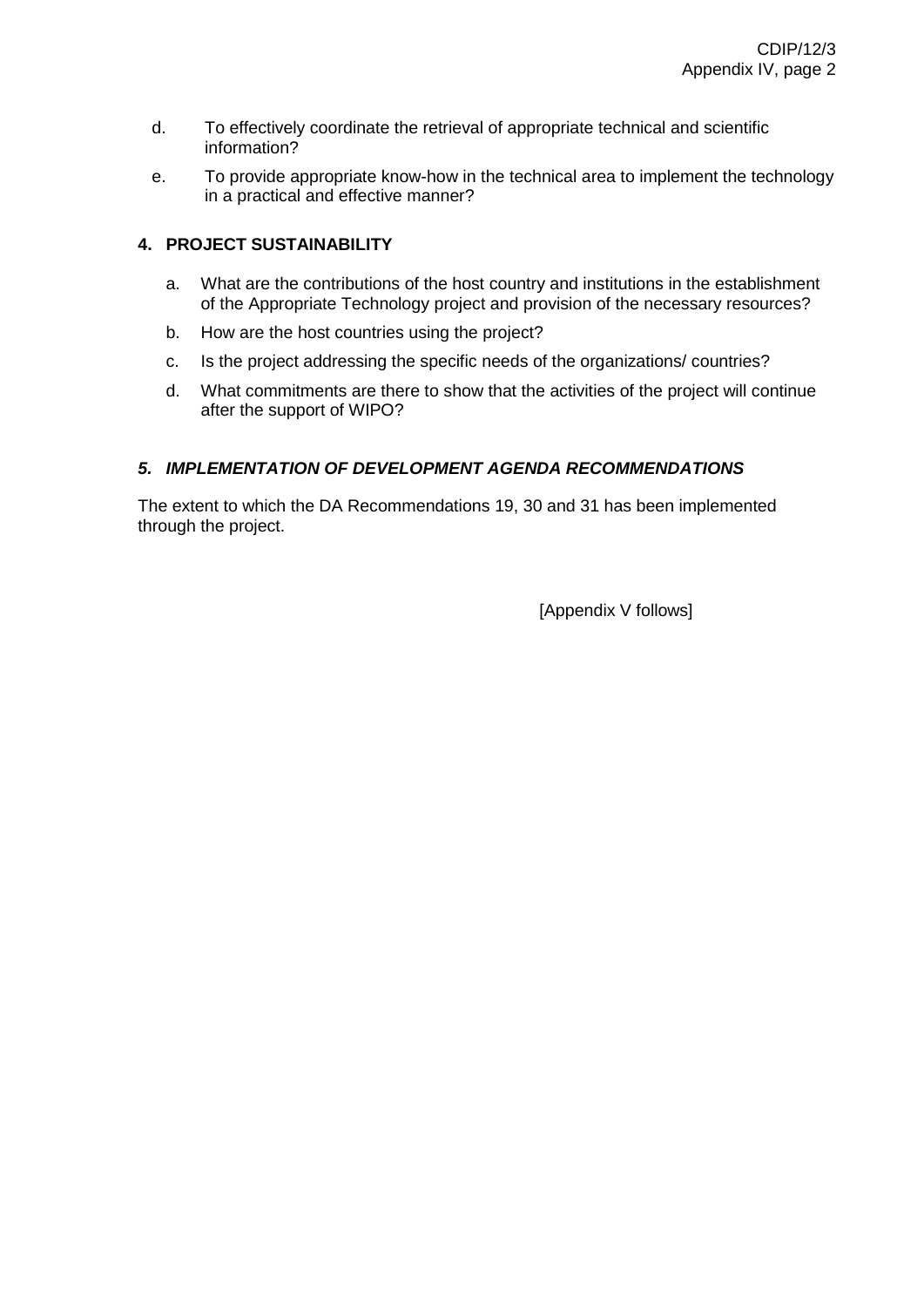# **APPENDIX V: EVALUATION FRAMEWORK (MATRIX)**

|                | <b>Sub-Foci</b>                                                                                                                                                                                                                                                                                                           | <b>Indicators</b>                                                                                                                                                                                                      | <b>Means of</b><br>verification                                                                                                          |  |  |  |
|----------------|---------------------------------------------------------------------------------------------------------------------------------------------------------------------------------------------------------------------------------------------------------------------------------------------------------------------------|------------------------------------------------------------------------------------------------------------------------------------------------------------------------------------------------------------------------|------------------------------------------------------------------------------------------------------------------------------------------|--|--|--|
|                | <b>PROJECT DESIGN AND MANAGEMENT</b>                                                                                                                                                                                                                                                                                      |                                                                                                                                                                                                                        |                                                                                                                                          |  |  |  |
| 1a             | The appropriateness of the initial<br>project document as a guide for<br>project implementation and<br>assessment of results achieved                                                                                                                                                                                     | Whether or not the project<br>document will require revision to<br>successfully implemented the<br>project in future                                                                                                   | Through document<br>review and interview<br>with project team.                                                                           |  |  |  |
| 1 <sub>b</sub> | Adequateness and usefulness of<br>the project monitoring, self-<br>evaluation and reporting tools in<br>providing relevant information for<br>decision-making purposes of the<br>project team and key<br>stakeholders.                                                                                                    | Whether or not the project<br>monitoring, self-evaluation and<br>reporting tools will require revision<br>to provide relevant information for<br>decision-making purposes of the<br>project team and key stakeholders. | Through document<br>review and interview<br>with project team.                                                                           |  |  |  |
| 1c             | The extent to which other<br>entities within the Secretariat<br>have contributed and enabled an<br>effective and efficient project<br>implementation.                                                                                                                                                                     | The contribution of the other entities<br>within the Secretariat to enable<br>effective and efficient project<br>implementation                                                                                        | Through interview<br>with project team and<br>the related<br>departments.                                                                |  |  |  |
| 1d             | The extent to which the risks<br>identified in the initial project<br>document have materialized or<br>been mitigated.                                                                                                                                                                                                    | Whether or not the risks identified in<br>the initial project document have<br>materialized or how they have been<br>mitigated.                                                                                        | Through document<br>review and interview<br>with project team.                                                                           |  |  |  |
| 1e             | The project's ability to respond<br>to emerging trends, technologies<br>and other external forces.                                                                                                                                                                                                                        | The extent to which the project<br>responded to emerging trends,<br>technologies and other external<br>forces.                                                                                                         | Through document<br>review and interview<br>with project team.                                                                           |  |  |  |
|                |                                                                                                                                                                                                                                                                                                                           | <b>EFFECTIVENESS</b>                                                                                                                                                                                                   |                                                                                                                                          |  |  |  |
| 2a             | The usefulness of the project in<br>facilitating greater use of<br>appropriate technical and<br>scientific information in<br>addressing nationally identified<br>needs for development                                                                                                                                    | Use of appropriate technical and<br>scientific information in addressing<br>nationally identified needs for<br>development                                                                                             | Through document<br>review and interview<br>with project team and<br>recipients                                                          |  |  |  |
| 2 <sub>b</sub> | The establishment of multi<br>stakeholders policy forum, the<br>effectiveness and usefulness of<br>the project in building<br>institutional capacity in the use<br>of technical and scientific<br>information for identified needs<br>so as to progress towards the<br>achievement of key national<br>development targets | (g) Effective Multi stakeholders<br>forum established<br>(h) Institutional capacity building for<br>use of technical and scientific<br>information by LDC                                                              | Through document<br>review and interview<br>with project team, and<br>recipients and<br>members of multi<br>stakeholders policy<br>forum |  |  |  |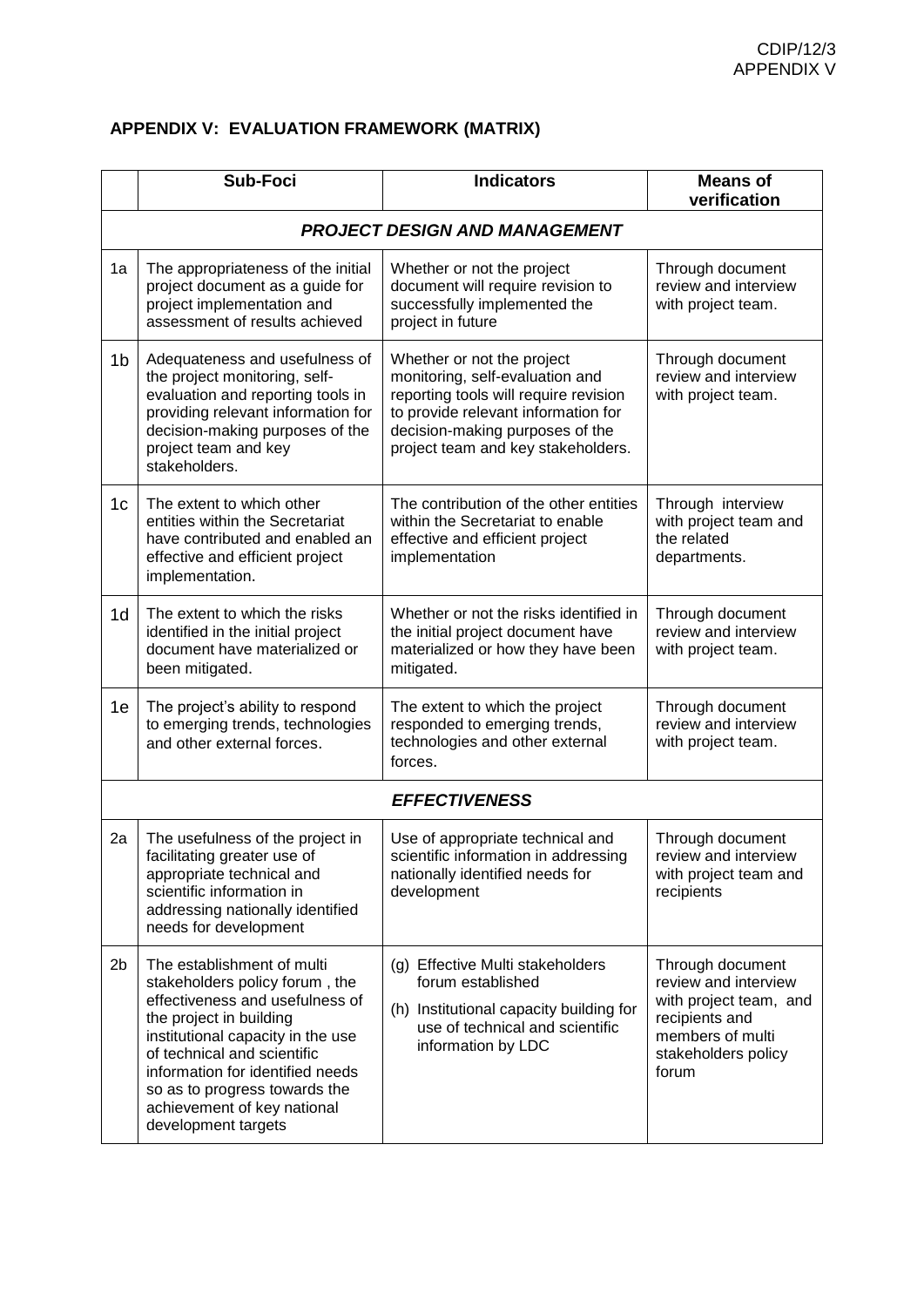| 2c | The effectiveness of the program<br>in coordinating the retrieval of<br>appropriate technical and<br>scientific information and the<br>provision of appropriate know-<br>how in this technical area to<br>implement this technology in a<br>practical and effective manner | Coordination of retrieval of<br>(i)<br>technical and scientific<br>information<br>Provision of appropriate<br>(i)<br>know-how                                                                                                                                                                                                                                   | Through document<br>review and interview<br>with project team, and<br>recipients and<br>members of multi<br>stakeholders policy<br>forum |
|----|----------------------------------------------------------------------------------------------------------------------------------------------------------------------------------------------------------------------------------------------------------------------------|-----------------------------------------------------------------------------------------------------------------------------------------------------------------------------------------------------------------------------------------------------------------------------------------------------------------------------------------------------------------|------------------------------------------------------------------------------------------------------------------------------------------|
|    |                                                                                                                                                                                                                                                                            | <b>SUSTAINABILITY</b>                                                                                                                                                                                                                                                                                                                                           |                                                                                                                                          |
| 3a | The likelihood for continued work<br>on Appropriate Technology -<br>Specific Technical and Scientific<br>Information as a solution for<br>identified development<br>challenges for WIPO and its<br>Member States.                                                          | Measures in place to ensure that<br>the project can continue without<br>support from WIPO                                                                                                                                                                                                                                                                       | Through document<br>review and interview<br>with project team and<br>recipients                                                          |
|    |                                                                                                                                                                                                                                                                            | <b>IMPLEMENTATION OF DEVELOPMENT AGENDA (DA) RECOMMENDATIONS</b>                                                                                                                                                                                                                                                                                                |                                                                                                                                          |
| 4a | The extent to which the DA<br>recommendations 19, 30 and 31<br>have been implemented through<br>this project                                                                                                                                                               | (k) Enhance access to knowledge<br>and technology for developing<br>countries and LDC,<br>Advice to developing countries<br>(1)<br>and LDC on how to gain access<br>to and make use of IP-related<br>information on technology.<br>(m) Contribution to technology<br>transfer to developing countries<br>and access to publicly available<br>patent information | Through document<br>review and interview<br>with project team and<br>recipients                                                          |

[Annex VI follows]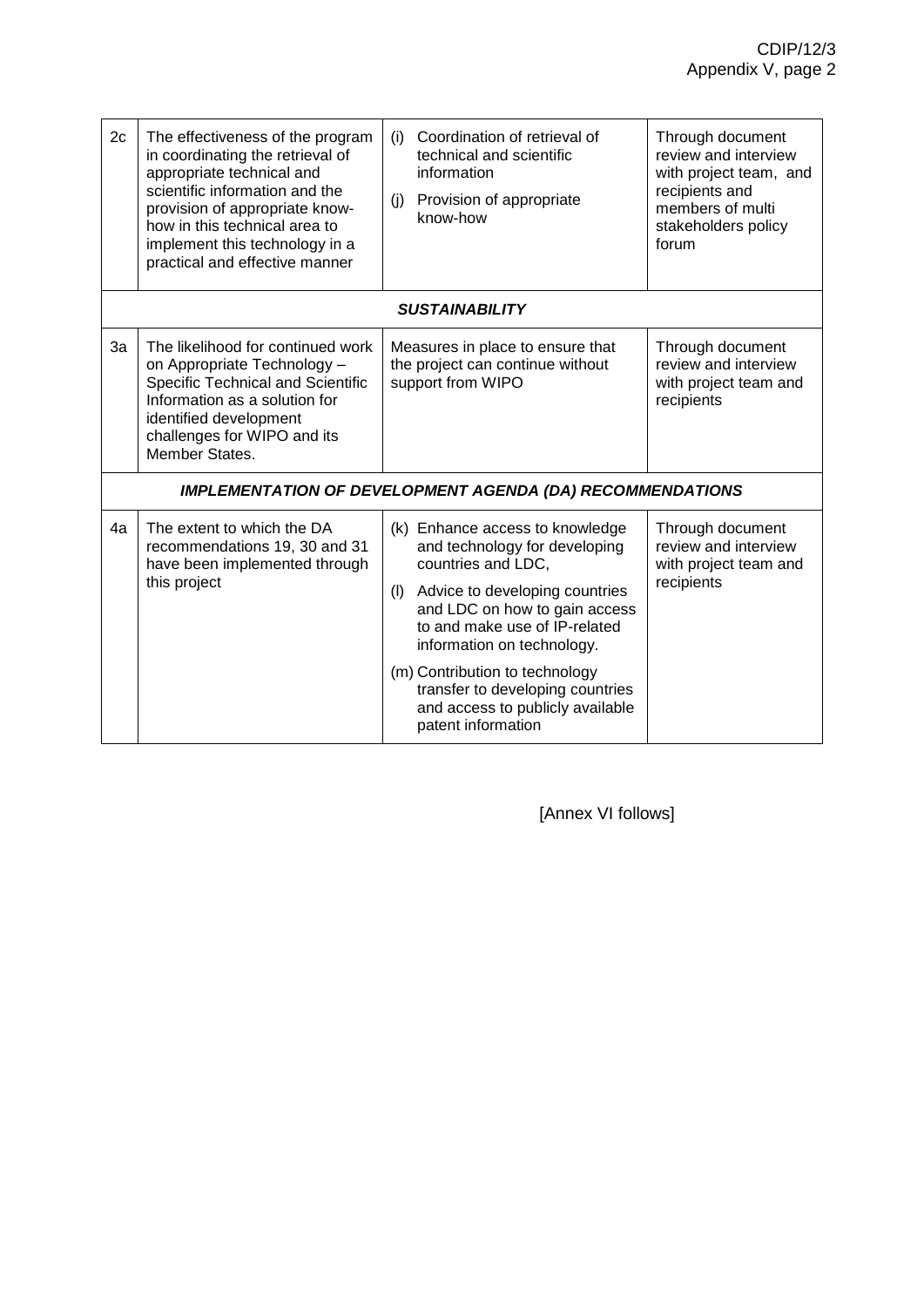#### **ANNEX VI: TERMS OF REFERENCE**



#### **PROJECT EVALUATION: Project on Capacity-Building in the Use of Appropriate Technology-Specific Technical and Scientific Information as a Solution for Identified Development Challenges**

From June 1 to September 15, 2013

Mr. Tom Ogada **Consultant** 

#### **TERMS OF REFERENCE**

#### **I. PROJECT BACKROUND**

The present document represents the Terms of Reference (TOR) for the evaluation of the *Development Agenda Project Capacity Building in the Use of Appropriate Technology-Specific Technical and Scientific Information as a Solution for Identified Development Challenges*, approved during the fifth session of the Committee on Development and Intellectual Property (CDIP), held in Geneva, in April 2010. The project document for this project is contained in document CDIP/5/6 Rev. The project implementation started in July 2010 and was completed in April 2013. The project included the following elements:

1. Selecting three pilot Least Developed Countries (LDCs) on the basis of requests received and identifying the most urgent development issues where appropriate technologies could effectively contribute to improved living conditions;

- 2. establishing a national expert group from existing stakeholders;
- 3. drafting of appropriate technology landscapes;
- 4. implementing the selected appropriate technologies; and
- 5. organizing a national outreach program.

All the above project components were implemented under the supervision of the Project Manager, Mr. Kifle Shenkoru, Director, Division for Least Developed Countries.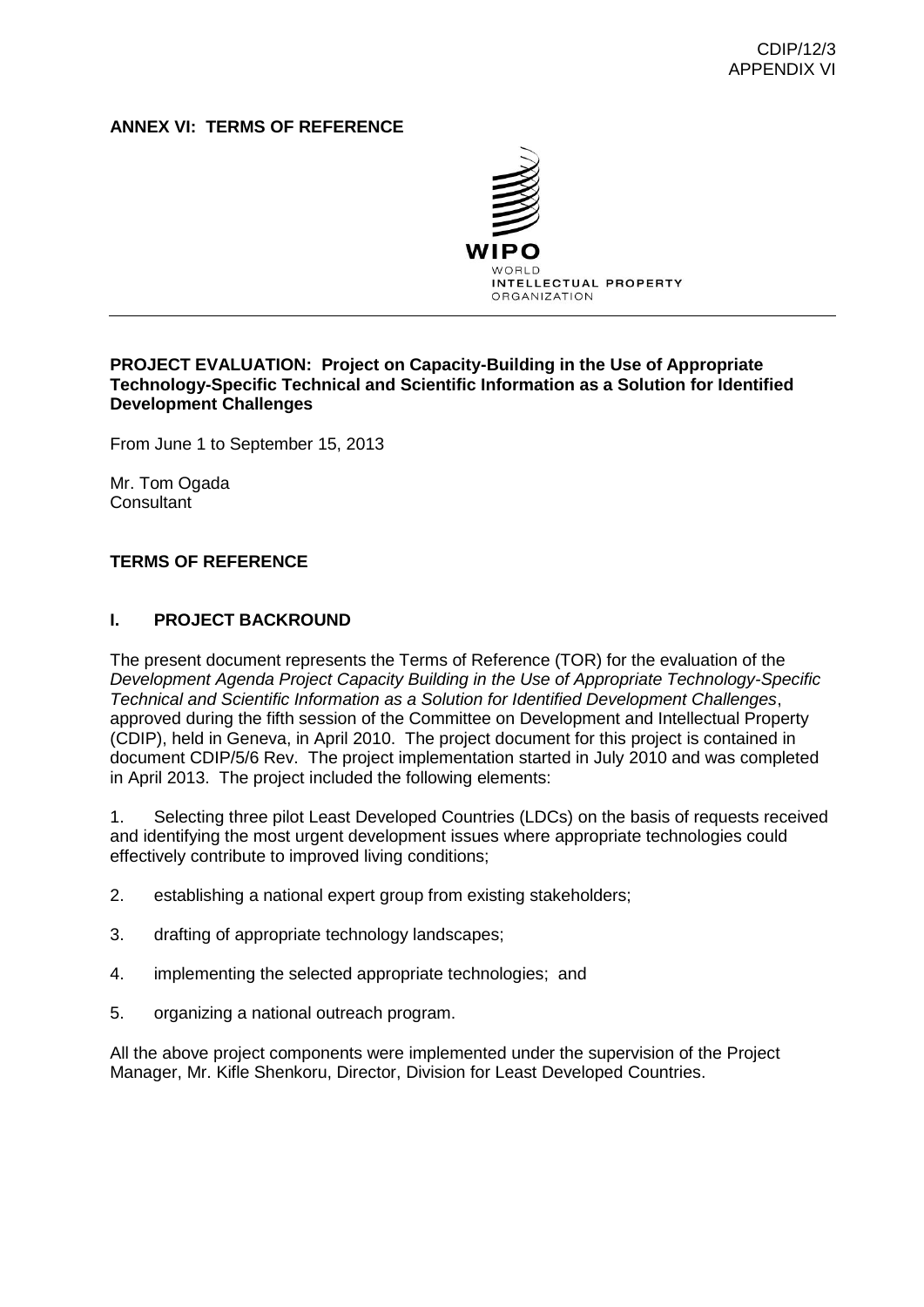### **II. OBJECTIVES OF THE EVALUATION**

This evaluation is intended to be a participative evaluation. It should provide for active involvement in the evaluation process of those with a stake in the projects: project team, partners, beneficiaries, and any other interested parties.

The main objective of this evaluation is two-fold:

1. Learning from experiences during project implementation: what worked well and what did not work well for the benefit of continuing activities in this field. This includes assessing the project design framework, project management, including monitoring and reporting tools, as well as measuring and reporting on the results achieved to date and assessing the likelihood of sustainability of results achieved; and

2. Providing evidence-based evaluative information to support the CDIP's decision-making process.

#### **III. SCOPE AND FOCUS**

The project time frame considered for this evaluation is 34 months (July 2010 - April 2013). The focus shall not be on assessing individual activities but rather to evaluate the project as a whole and its contribution in assessing the needs of Member States and identify the resources or the means to address those needs, its evolution over time, its performance including project design, project management, coordination, coherence, implementation and results achieved.

In particular, the evaluation will assess the extent to which the project has been instrumental in:

1. Strengthening national capacity of LDCs in using appropriate technical solutions to address major national development challenges;

2. improving understanding of the use of technical and patent information for innovation and national technology capacity-building; and

3. ensuring an effective exploitation of technical and patent information for achieving development objectives and goals.

To this end, the evaluation, in particular, will focus on assessing the following key evaluation questions:

#### Project Design and Management

1. The appropriateness of the initial project document as a guide for project implementation and assessment of results achieved;

2. the project monitoring, self-evaluation and reporting tools and analysis of whether they were useful and adequate to provide the project team and key stakeholders with relevant information for decision-making purposes;

3. the extent to which other entities within the Secretariat have contributed and enabled an effective and efficient project implementation;

4. the extent to which the risks identified in the initial project document have materialized or been mitigated; and

5. the project's ability to respond to emerging trends, technologies and other external forces.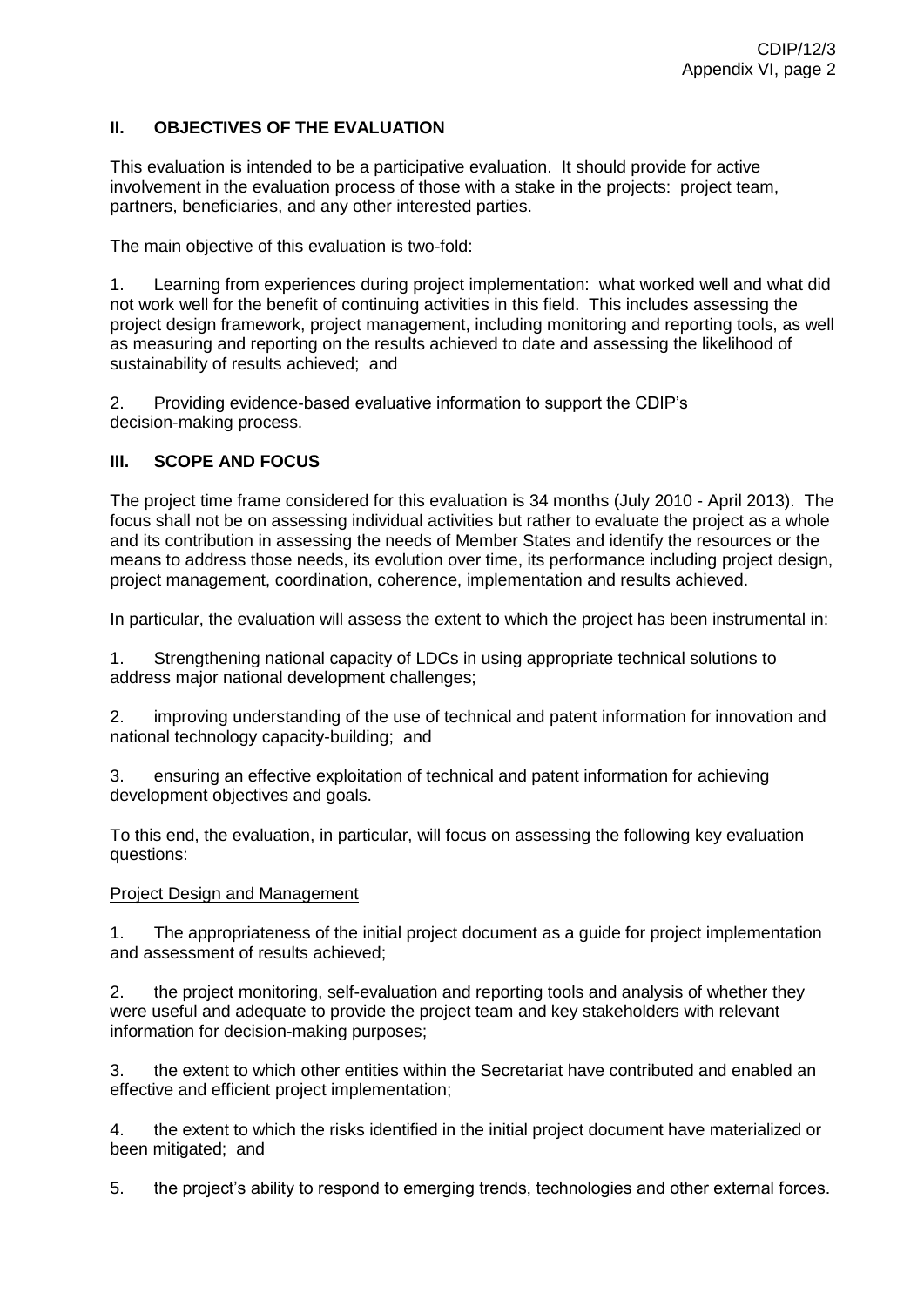#### **Effectiveness**

1. The usefulness of the project in facilitating greater use of appropriate technical and scientific information in addressing nationally identified needs for development;

2. the establishment of multi stakeholders policy forum, the effectiveness and usefulness of the project in building national institutional capacity in the use of technical and scientific information for identified needs so as to progress towards the achievement of key national development targets; and

3. the effectiveness of the project in coordinating the retrieval of appropriate technical and scientific information and the provision of appropriate know-how in this technical area to implement this technology in a practical and effective manner.

#### **Sustainability**

The likelihood for continued work on Appropriate Technology-Specific Technical and Scientific Information as a Solution for Identified Development Challenges for WIPO and its Member States.

#### Implementation of Development Agenda (DA) Recommendations

The extent to which the DA Recommendations 19, 30 and 31 has been implemented through this project.

#### **IV. METHODOLOGY**

The evaluation methodology is aimed at balancing the needs for learning and accountability. To this end, the evaluation should provide for active involvement in the evaluation process of those with a stake in the project: project team, senior managers, Member States and national intellectual property (IP) offices.

An external evaluation expert will be in charge of conducting the evaluation, in consultation and collaboration with the project team, the Development Agenda Coordination Division (DACD) and the Program Management and Performance Section (PMPS). The evaluation methodology will consist of the following:

1. Desk review of relevant project related documentation including the project framework (initial project document and study), progress reports, monitoring information, mission reports and other relevant documents.

2. interviews at the WIPO Secretariat (project team, other substantive entities contributing to the project, etc.); and

3. stakeholder interviews, including users and/or potential users of the database.

### **V. EVALUATION REPORT**

The evaluation report shall include an executive summary and be structured as follows:

- 1. Description of the evaluation methodology used;
- 2. summary of key evidence-based findings centered on the key evaluation questions;